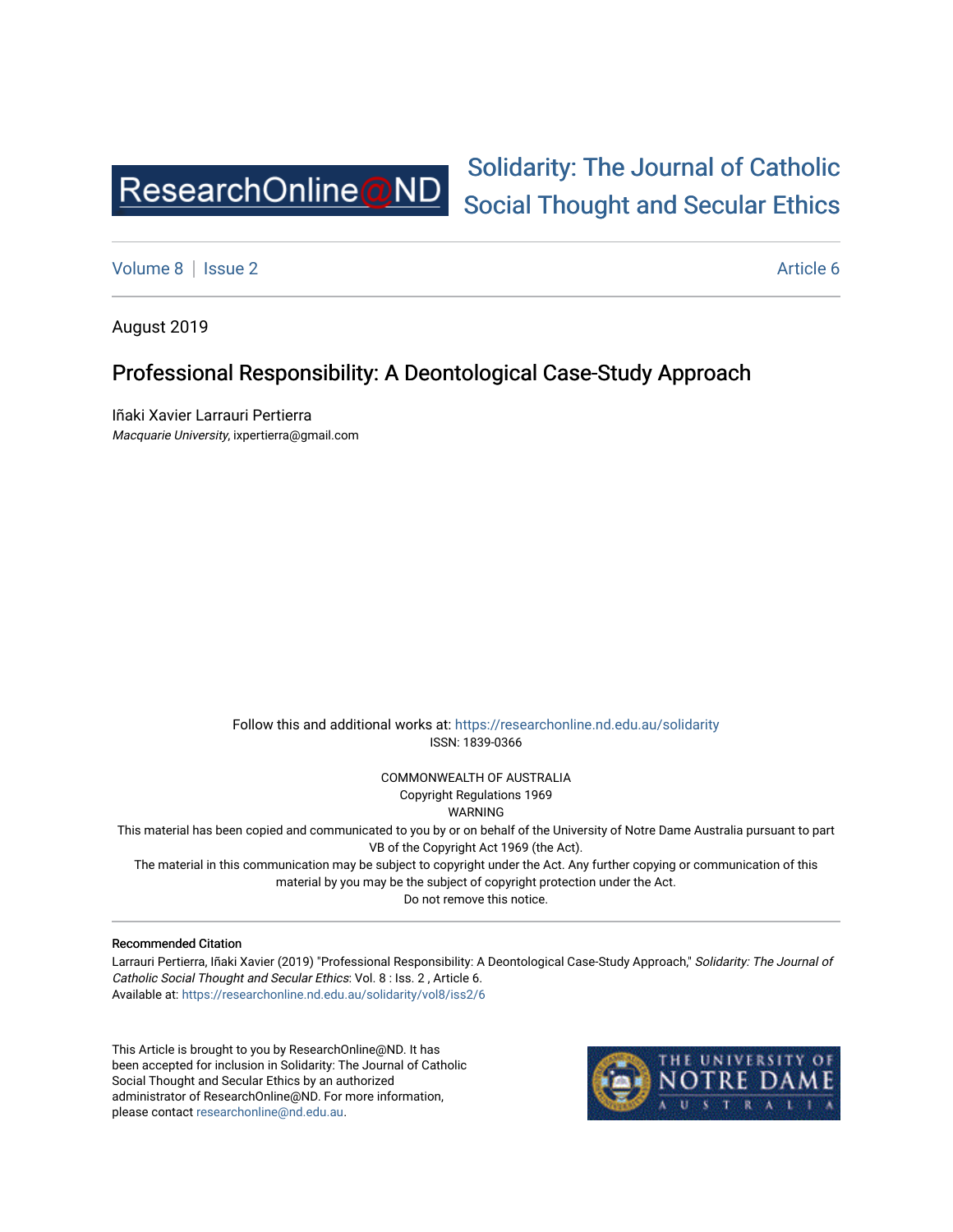## Professional Responsibility: A Deontological Case-Study Approach

#### **Abstract**

Kantian Deontological Ethics concerns itself with the will as grounded in universalisable maxims. Such maxims are in turn based on rationally conceived laws that, in a professional setting, find expression in the autonomously made agreements constituting professional protocols and regulations. When applied to a case-study wherein public safety has been possibly jeopardised by company products, we can argue for priority in the agreed-to responsibility towards the good of professional autonomy, expressed as a rational mandate of nondisclosure of confidential product information, over that of the good of public safety. This priority persists regardless of whether the good of truth, such as the disclosure of confidential product information, has its value grounded in itself or the good of safety. Nevertheless, company and individual professional responsibility may prioritise safety over autonomy, but how this prioritisation is made must be sensitive to the autonomously willed choice of the employed professional.

#### Cover Page Footnote

I would like to thank Sister Mary Julian Ekman for her tutelage that helped form the backbone of this paper, and to two anonymous reviewers for providing valuable direction in what had ended up becoming a major overhaul of an earlier draft.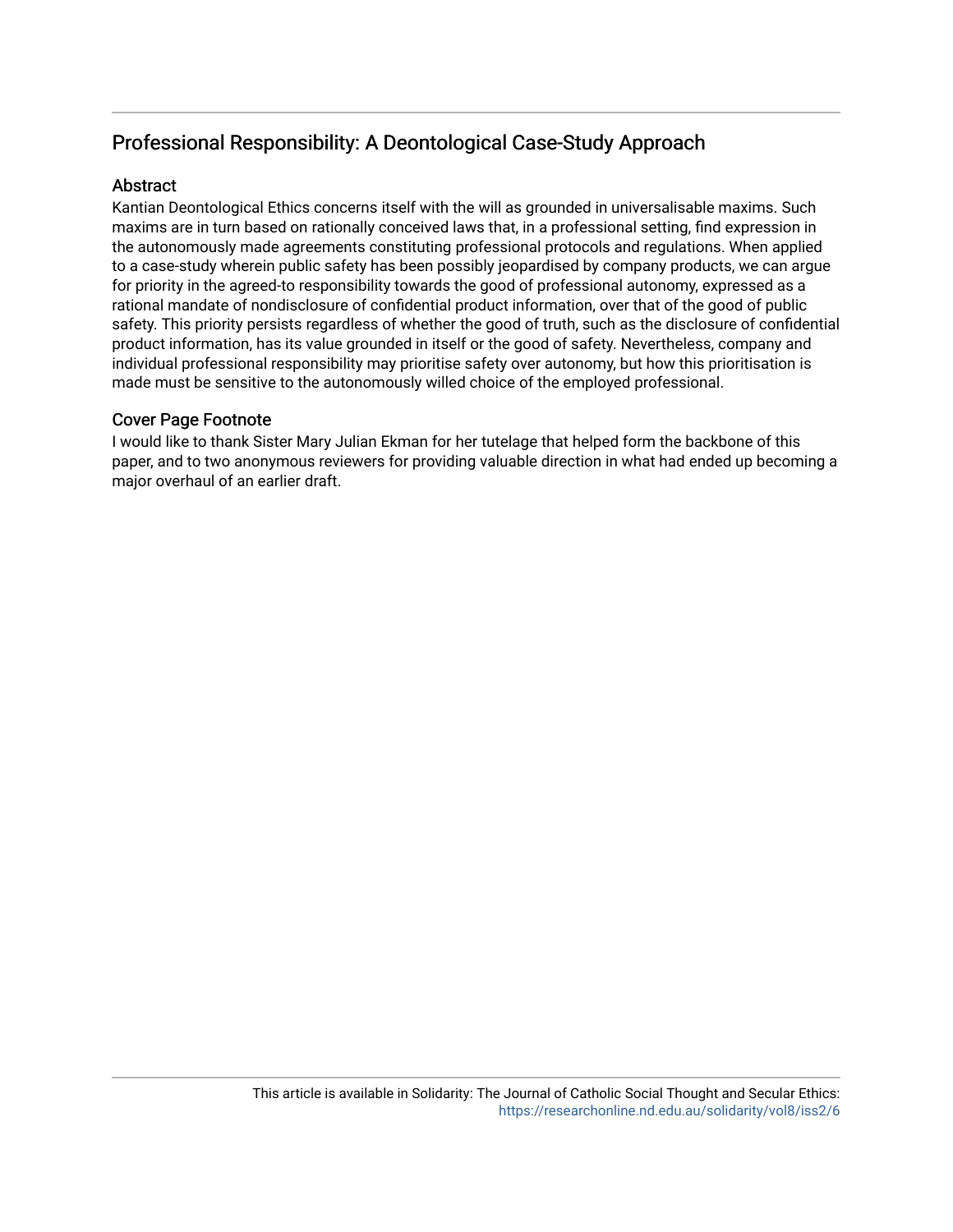### **Professional Responsibility: A Deontological Case-Study Approach**

#### **Iñaki Xavier Larrauri Pertierra**

#### **I. Case-Study**

You are a researcher in a pharmaceutical company and are part of the R&D team behind a brand-new vitamin pill that has been released into the market. After a few weeks, reports pop up from different places of people dying from pneumonia. These reports are few enough to not attract any significant attention from the public, yet what the victims have in common, among other factors, is that they had all consumed the company's new vitamin pill. You are privy to this information and are reasonably perplexed, for your team had followed safety and testing protocol to the letter, and none of those who were engaged in the human safety trials had shown any severely negative reactions, let alone had died. You surmise that one of two possibilities must obtain: one, the death is not related to the pill at all, or two, there is something inherent to the vitamin that can be lethal to some. This latter situation is indeed possible, for while the human safety trials had sampled over thousands of people, the pill is now being consumed by tens of millions, and there is a greater chance for low probability outcomes to manifest in larger numbers. You inform the higher-ups in the company, but they dismiss your worries as unwarranted paranoia. You contemplate pursuing further safety trials, but you would then be putting willing participants knowingly in much more potential harm than what you could have reasonably surmised before.

You know of another alternative, however. There is a reputable source that will be able to tell with a high degree of confidence whether your company's vitamin pill did contribute to the victims' deaths by modelling the pill's symptomatology in humans. The problem is that employing this service will entail divulging your company's patented formulation for the vitamin, which they are against. You also know that if the pill is fatal, and people knew about it, then there is a high chance that the company will go down either through legal action and/or bankruptcy due to market distrust, and that those in the company will consequently lose their jobs. You are thus left with two options: either stay silent concerning the whole issue or secretly export your company's vitamin formulation for symptomatological analysis.

There is a possibility that the pill has nothing to do with the deaths, but staying silent may mean allowing the continuation of deaths caused by the company's product; giving the formulation and establishing no significant prediction between the pill and the deaths may be the best-case scenario, although you would be violating company policy; giving the formulation and establishing said significant prediction could prevent needless deaths in the future, but most likely at the expense of the company's lifespan. (Let us also say, for the sake of argument, that divulging the formulation will lead to news of the program test's results being made public regardless of whether they end up being good or bad; moreover, only you and the reliable source would be privy to the fact of your culpability in formulation divulgence.) What should you choose?

#### **II. Introduction**

The above case-study can be resolved through Kant's deontological ethics. In this essay, I explore the relationship between deontology and different aspects of public goods, and between deontology and the idea of professional responsibility. Whereas other ethical systems may approach the case-study from the consideration of virtue, consequence, or the prioritisation of natural goods, deontology prizes autonomy and the respect of people's autonomously rational choices as expressions of their reasoned will. What becomes clear by the end, however,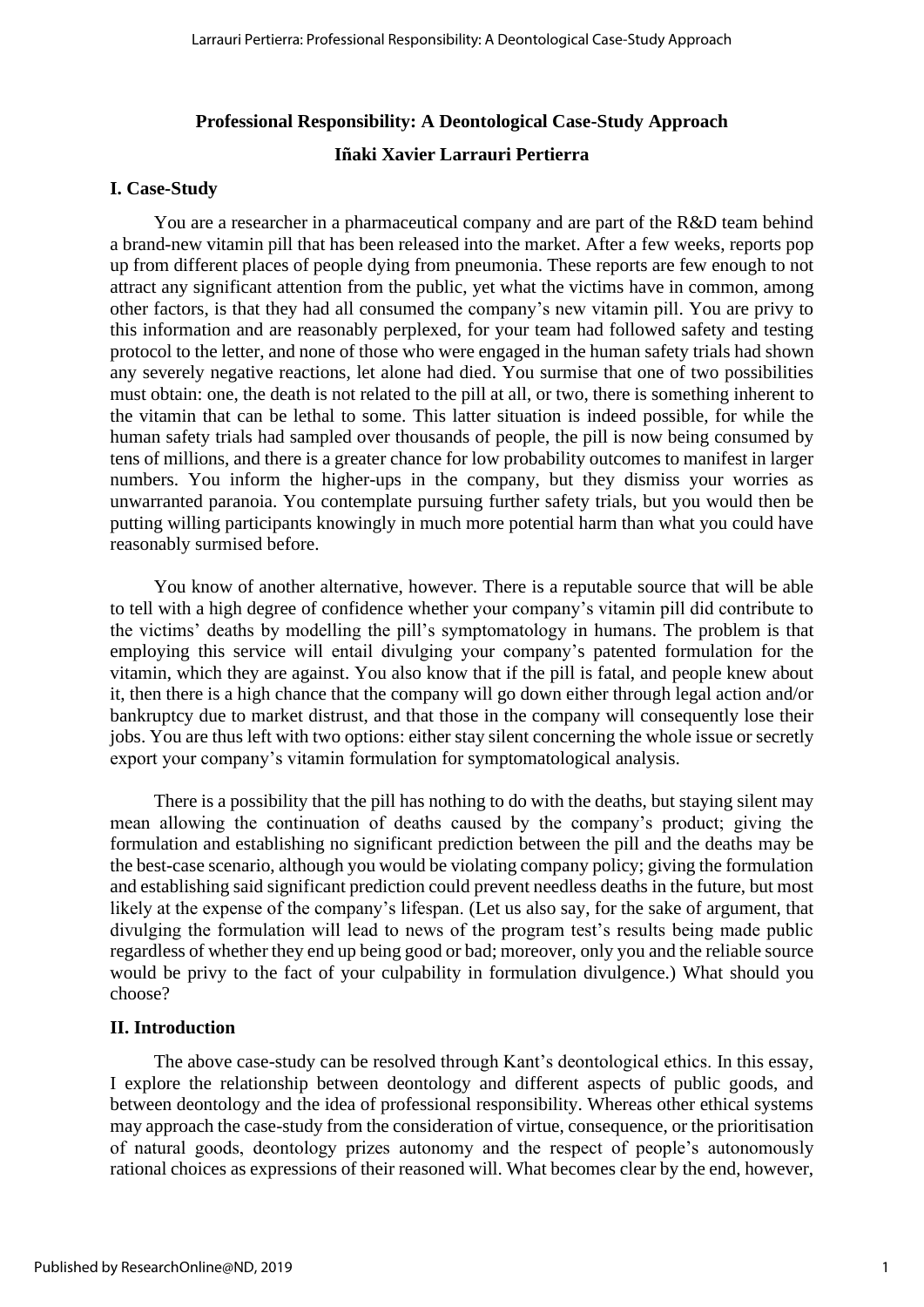is that how the case-study is resolved deontologically may depend greatly on one's conception of professional responsibility in a company setting. I first rationalise pharmaceutical work as professional work in Section III.A before discussing in general terms the ethical relation between professions and the public they serve in Sections III.B/C. I then introduce Kantian deontology (Section IV) and apply it to professional responsibility (Section V). Before discussing the case study in detail (Sections VII/VIII) I first justify a deontological reading of professional responsibility over other ethical systems, such as utilitarianism and virtue ethics (Section VI). Lastly, I offer concluding remarks in Section IX.

#### **III. Profession and the Public**

#### *A. Pharmacy as a Profession*

We can construe pharmacy as a profession in three ways.<sup>1</sup> One, members within a profession "control recruitment, training and the work they do."<sup>2</sup> This can occur via the implementation of variably strict standards for quality research and practical work, (e.g., requirements for adequate university training, research protocols, quality standards in academic journals, professional guidelines describing what constitutes good practice, etc.) that prospective members must demonstrate their capacity to meet if they are to qualify for recruitment within the profession, usually from the attainment of a relevant degree, and/or afterwards consistently meet if they are to persist within it as a valid member. Two, relatedly, "professional work is represented as work that requires the exercise of discretionary judgment ... [and] formally organized, theoretical or abstract knowledge for its adequate performance."<sup>3</sup> A brief glance at the numerous scientific journals dedicated to pharmaceutical research, relevant university degrees, as well as guidelines and protocols outlined in various nation's pharmaceutical associations evinces how pharmacy meets the above two criteria. Lastly, three, professional members, by having "near-exclusive jurisdiction … over particular kinds of tasks", ensure "that only they have the right to perform them."<sup>4</sup> The existence of professional associations for pharmacists that oversee licensure processes contributes to the profession's 'near-exclusive jurisdiction' over the tasks commonly associated with pharmaceutical work, for the lack of a license invalidates – at least to the members of the profession and those looking to employ credited pharmacists – non-license holders' work as legitimate pharmaceutical work.<sup>5</sup>

#### *B. Justification of Professional Existence*

This fact of near-exclusive jurisdiction over professional work is significant here for structuring a profession's justification for their existence, especially if the members envision the dynamics of their work as outside the strictures of free-market forces, i.e., they envision that professions do not *go out of business* the way that other occupations do when they are not profitable. This is because maintaining a market monopoly that is not justified solely on monetary grounds must attain its justification elsewhere. Larson, for example, notes how professions often appeal to the "antimarket" theme of public "service" as a source for justifying

<sup>1</sup> These are taken from Elion Freidson, "Theory and the Professions," *Indiana Law Journal* 64, no. 3 (1989): 425- 6.

<sup>2</sup> Freidson, "Theory and the Professions," 425.

<sup>&</sup>lt;sup>3</sup> Freidson, 425.

<sup>4</sup> Freidson, 426. Footnote omitted.

<sup>&</sup>lt;sup>5</sup> To avoid confusion, use of the term 'pharmacist' in this paper applies to those engaging in pharmaceutical research and/or pharmaceutical manufacturing, and not to those employed solely to sell and distribute over-thecounter drugs in pharmacy/chemist outlets.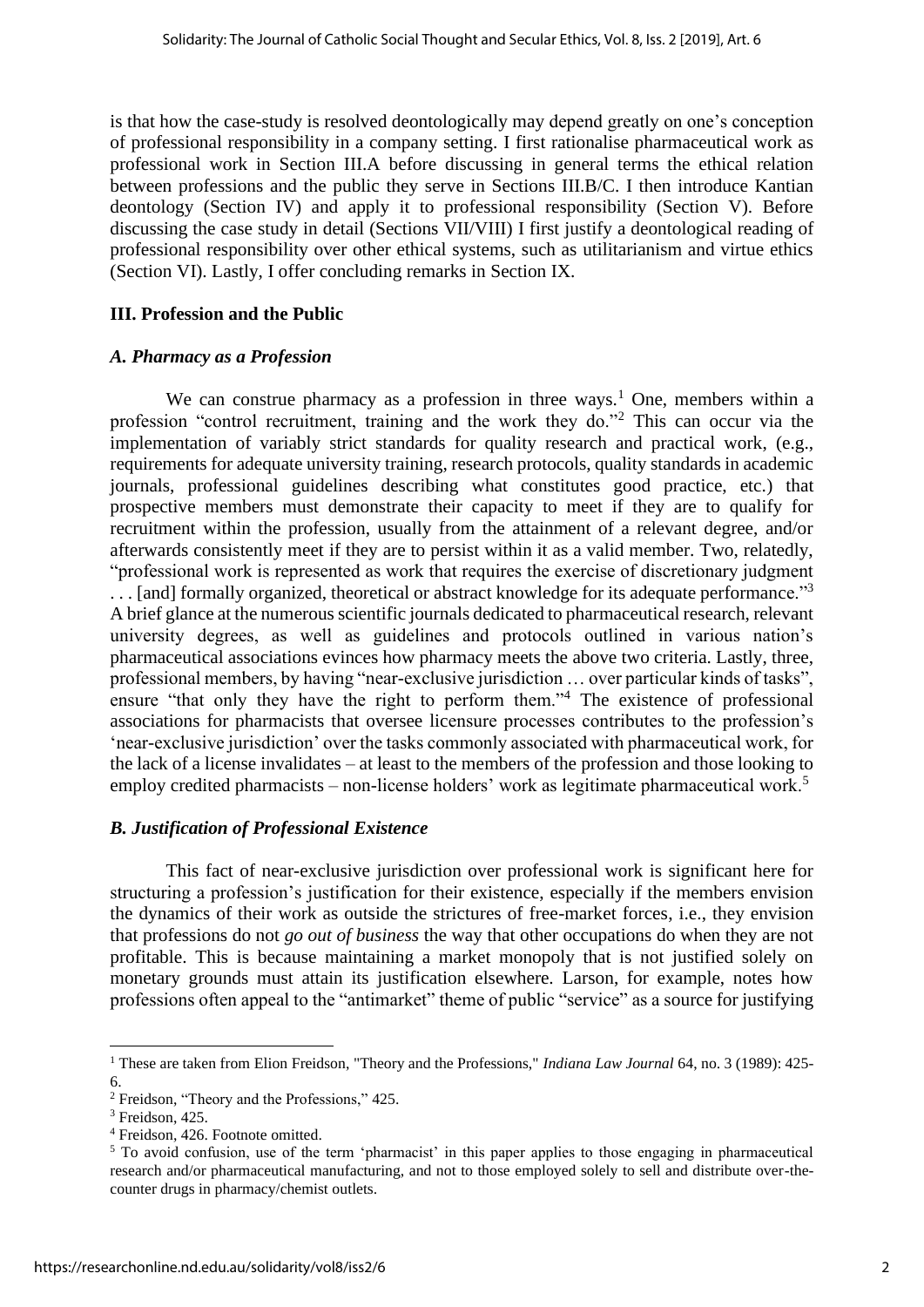their existence.<sup>6</sup> However, service done poorly is importantly different to service done well, so there must also be a meritocratic element to the above justification, in that professional practice must serve a public good (e.g., the good of health for pharmaceutical work) and the better the service, the more optimistic a profession's prospects are for its continued existence. As such, there is an initial appeal to merit (e.g., skill in professional work) that must translate to a subsequent appeal to the *value* of that merit for public service.<sup>7</sup> If this value is not being met, then a profession runs the risk of antagonising their relationship with the public. This essentially all boils down to trust, as the public must trust that a profession has their best interest in mind if they are to continue to view the profession as a legitimate enterprise for the public good. Otherwise, if they cannot do so, but the public can no longer exploit the usual free-market incentive structures by which non-professional occupations are motivated into compliance, then redress will often come through the much slower process of legislative mandates that seek to coerce such compliance.

That redress via legislation is much slower than involvement within a free-market incentive structure is not primarily due to some idealised distinction in efficiency between freemarket and governmental actors. The slowness is more so a consequence of what a profession's public trust allows that profession to get away with. Remember that a profession's existence is justified concomitantly with a justification for its market monopoly, but in tandem with this latter fact is also a profession's "claim of total and exclusive authority to judge professional performances".<sup>8</sup> This must be the case since without this claim the relevant market is no longer exclusively held by the profession; instead, it becomes 'open' to legitimate dealings with those outside the profession who yet still claim to perform its typical tasks. Nevertheless, this appeal to an *evaluative* monopoly permits, according to Gouldner, a profession to "conceal its failures and any resulting disparity between its performances and its incomes."<sup>9</sup> In other words, efficiency of performance is no longer wedded to income in a monopolised market, given that evaluation of professional practice is grounded on standards that do not have to abide by the usual optimisation considerations an occupation would find compelling for continued involvement in a free market. This evaluative monopoly concerning professional performance grants a profession autonomy over its knowledge processes, including those that characterise the profession's abstract and technical intellectual body, for 'performance' can be construed in both practical and theoretical terms.

As such, according to Larson, "[t]he more autonomous the knowledge on which the skill is based, the more the *value* of the skill appears to be independent from the [free market] relations its holder enters after having sold his labor."<sup>10</sup> One such relation that is relevant to our case is public awareness of how a pharmaceutical profession's body of knowledge affords it efficiency in serving public health; part of how a pharmaceutical body of knowledge attains its free-market autonomy is through a reduced public awareness regarding that knowledge's efficiency in serving public health, meaning that the awareness cannot be appealed to for mobilising public pressure to modulate said knowledge.

<sup>6</sup> Magali Larson, "Professionalism: Rise and Fall," *International Journal of Health Services* 9, no. 4 (1979): 609. [https://doi.org/10.2190/68JG-4BT4-JDW9-0LHR.](https://doi.org/10.2190/68JG-4BT4-JDW9-0LHR)

<sup>&</sup>lt;sup>7</sup> MacDonald, for instance, remarks that even when considering the "self-seeking" function of a profession's desire for self-perpetuation, "the profession must be able to persuade the public … that there is a reasonable quantum of altruism and public spirit in their motivation [for self-perpetuation]". Keith MacDonald, *The Sociology of the Professions* (London: SAGE Publications, 1995), 35.

<sup>8</sup> Larson, "Professionalism," 612.

<sup>9</sup> Alvin Gouldner, "The New Class Project, I," *Theory and Society* 6, no. 2 (1978): 171.

<sup>&</sup>lt;sup>10</sup> Larson, "Professionalism" 615.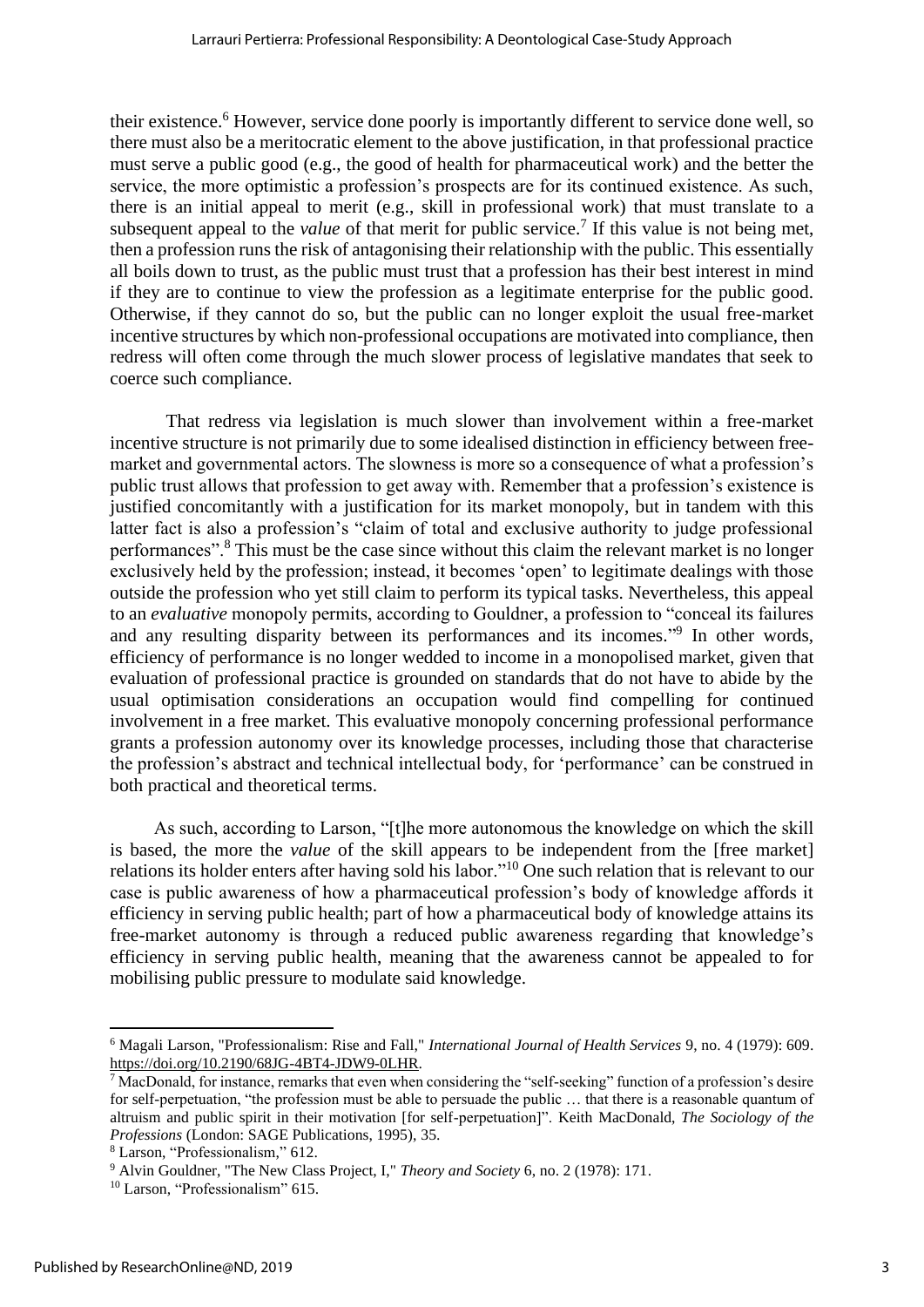Now, the abovementioned skill value is still meritocratically derived, insofar as merit is based on technical and theoretical knowledge, but the more this knowledge is extricated from a market-based determination of its existence (and by association, the profession's existence), then the greater the separation becomes between that merit and the public's involvement in its characterisation. What ends up taking the place of this involvement is a sort of persuasive performance on the part of the representative members of a profession, from which the public's acknowledgement that the profession's knowledge "will be used in the public interest rather than for purely selfish purposes" is motivated in some fashion.<sup>11</sup> Only then will a public trust in a profession's capacity for effective service be established, because even if the public cannot be privy to the specific inner logic structuring a profession's body of theoretical and practical knowledge, a persuasive enough performance can still win over the public's expectation that practicing professionals will not take advantage or exploit them for personal gain.<sup>12</sup> A professional performance on this matter must therefore involve clear indication of "concern with the possible abuse of [the] privilege" that is being granted by the public's trust, as well as clear "guidelines for evaluating and taking action against [abuse]."<sup>13</sup> It is here where formal codes of ethics become relevant, inasmuch as they function in providing those clear indications and guidelines significant to gaining and maintaining public trust.

#### *C. A Possible Breach of Trust*

Now, what happens when that trust has been possibly breached, say, through the potential realisation of public harm, such as in our case study? How may those responsible for manufacturing the drug ethically respond, especially if we regard the drug manufacturing as involving processes well within the purview of professional work? Certainly, if public trust is constituted by continued professional performances that motivate it, then, unless the trust is built on duplicity, the performance ought to be transparent regarding how public harm, if any, has occurred, and by what means, within a profession's jurisdiction. This may even apply to a situation wherein no clear correlation between drug product and public harm has been established, whereby a requirement for transparency may be met by giving out a public warning that the vitamin pill *could* be harmful. The issue then becomes: how is this requirement for transparency construed given particular forms of ethical codes? Is transparency more urgent, or even mandated at all, if such codes are conceived under a utilitarian or deontological light? What about a code based on virtue ethics?

I discuss the case study's issue of the call to transparency within a context of competing goods in Section VIII. However, we should note that, more generally, the issue is not that clearcut as to who ultimately is responsible, for drug manufacturing is often both a professional and bureaucratic endeavour, especially within the context of a private pharmaceutical company. We must then ask whether potential public harm caused by harmful elements within a privately manufactured drug implicates the company in its *professional capacity* or *in its capacity as a private trader of goods*. In other words, is regulation of drug safety within the moral jurisdiction of the pharmaceutical profession or a non-professional quality control team employed by the pharmaceutical company? There are differences at play here between a company as a bureaucracy, and a company as a profession. For Goode, bureaucracies "embody a control

<sup>&</sup>lt;sup>11</sup> Freidson, "Theory and the Professions," 427.

<sup>12</sup> See, Kathleen Montgomery, "How Institutional Contexts Shape Professional Responsibility," in *Professional Responsibility: The Fundamental Issue in Education and Health Care Reform*, eds. Douglas E. Mitchell and Robert K. Ream (Cham: Springer International Publishing, 2015), 79n, for a discussion on the nature of trust relevant to our purposes here.

<sup>&</sup>lt;sup>13</sup> Freidson, "Theory and the Professions," 428.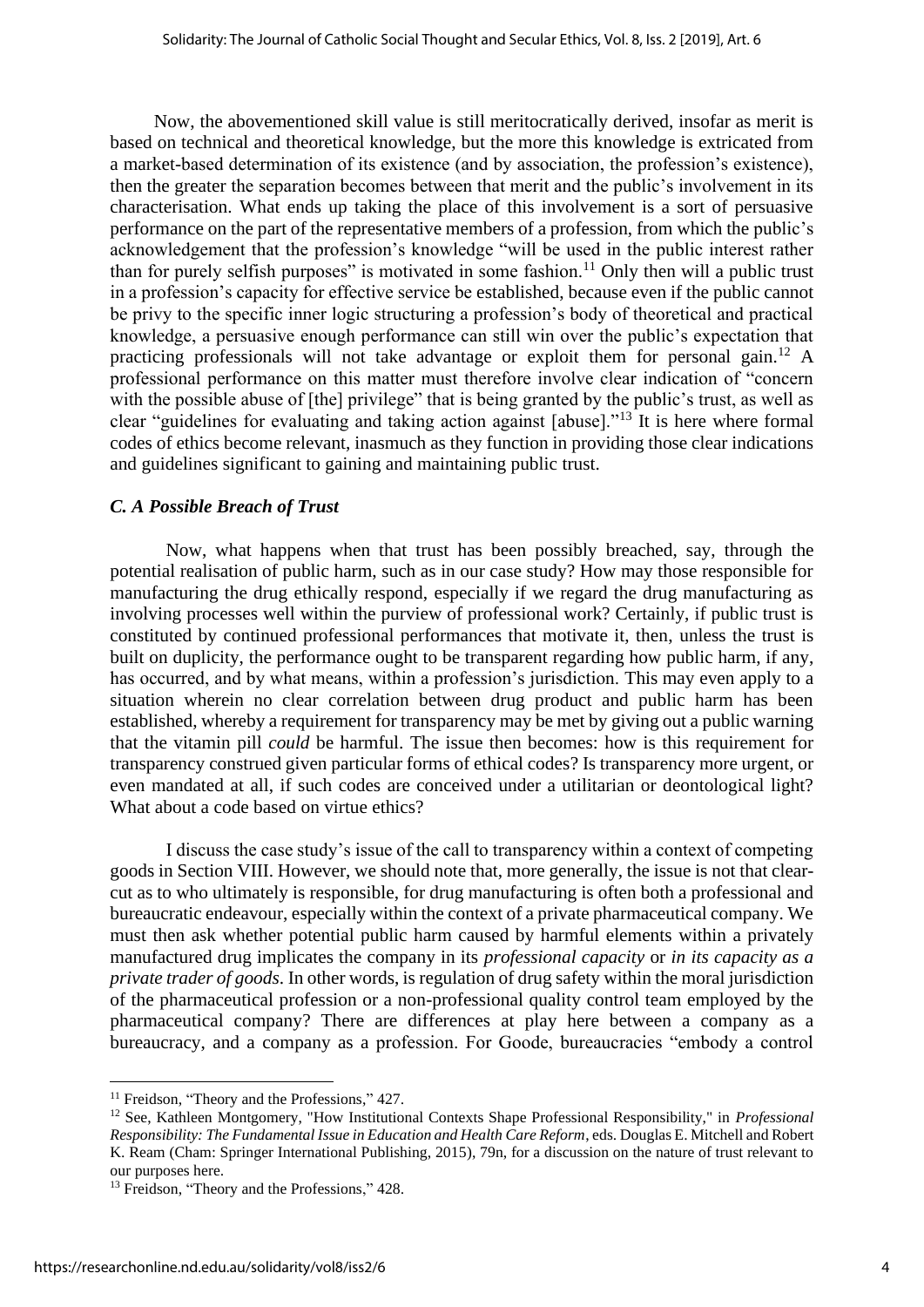system which diminishes the range of possible effort on the part of the individual worker" in order to "lower the chances of catastrophic individual failure by the inept".<sup>14</sup> A profession, according to Larson, on the other hand "protects its members collectively and thereby absolves the reciprocal function of protecting the inept".<sup>15</sup> Thus, regulation of product safety seems more of a bureaucratic than a professional function if regulation is meant to diminish flaws caused by ineptitude. Still, what if non-professional members falter in their safety obligation? Is it then up to the professional to 'cross lines' and enact accountability not typically associated to their professional capacity? Maybe, for "[w]here bureaucracy ends, or fails, professionalism can take  $over$ ".<sup>16</sup>

However, perhaps we do not have to pass through this detour in our efforts to allocate responsibility, for drug safety testing is a crucial component in a drug's R&D stages. Therefore, insofar as R&D is properly within the *professional* purview of pharmacy work, then any safety failures with a drug is properly the profession's matter to address, specifically that of the professional(s) directly involved in its manufacture.<sup>17</sup> Still, concerning our case study, this does not answer whether a professional's *specific* moral obligation to the public, for the sake of redressing a possible breach in public trust, is to be transparent about such a possibility by divulging private information to discover likely causality.

Thus, would the pharmacist be right in divulging company-specific information for the sake of allowing the public to know whether it was their drug that caused the harm? Indeed, the fact that the public does not automatically have access to this means of knowledge permits its being hidden away, or some other kind of disinformation, by those who would choose to value their own public perception over transparency. Oppression of the public here would be through a monopolisation of knowledge, in which case a seemingly obvious solution would be to distribute this knowledge to the public.<sup>18</sup> Some worry, however, that allowing this solution would naturally lead to a tyranny of the masses, whereby public trust is no longer garnered through performance on the profession's part, but instead is given if a profession allows themselves to become beholden to input from the public, even those wholly unqualified to provide such input.<sup>19</sup> Nonetheless, if oppression through disinformation is remedied by public exposure of truth, this does not entail that every form of truth must be in the hands of the public, for it may be obligatory just to expose that truth which causes significant harm. Of course, what constitutes harm is often hard to make precise, but the other option would be to keep the populace completely ignorant, which is an absurd position.

In any case, it is obvious that at least *some* degree of transparency to the public concerning knowledge directly related to public harm is ethically required on the part of professions by virtue of their capacity as a profession in keeping the public's trust. However, what obfuscates this otherwise clear picture of the ethical mandate of at least minimal public transparency on the part of the professional is when that professional is also employed, in which

<sup>14</sup> William Goode, *Explorations in Social Theory* (New York: Oxford University Press, 1973), 142, 140.

<sup>&</sup>lt;sup>15</sup> Larson, "Professionalism," 617.

<sup>16</sup> Larson, 617.

 $17$  An anonymous reviewer mentioned that blame could be placed on the hands of the outside regulators imposing standards that the safety testing must meet for the drug to be legally approved for sale to the public. However, the issue here is whether the privately owned drug formulation should be divulged to know whether the drug imparts a statistically significant risk of death. The issue with the regulators is secondary to this issue of information disclosure, for only by divulging the information will we be able to better understand whether the imposed regulations should have allowed for the safety testing to be sensitive to a significant lethality on the drug's part. <sup>18</sup> See, William Arney, *Power and the Profession of Obstetrics* (Chicago: University of Chicago Press, 1982), 14.

<sup>19</sup> See, MacDonald, *The Sociology of the Professions*, 182.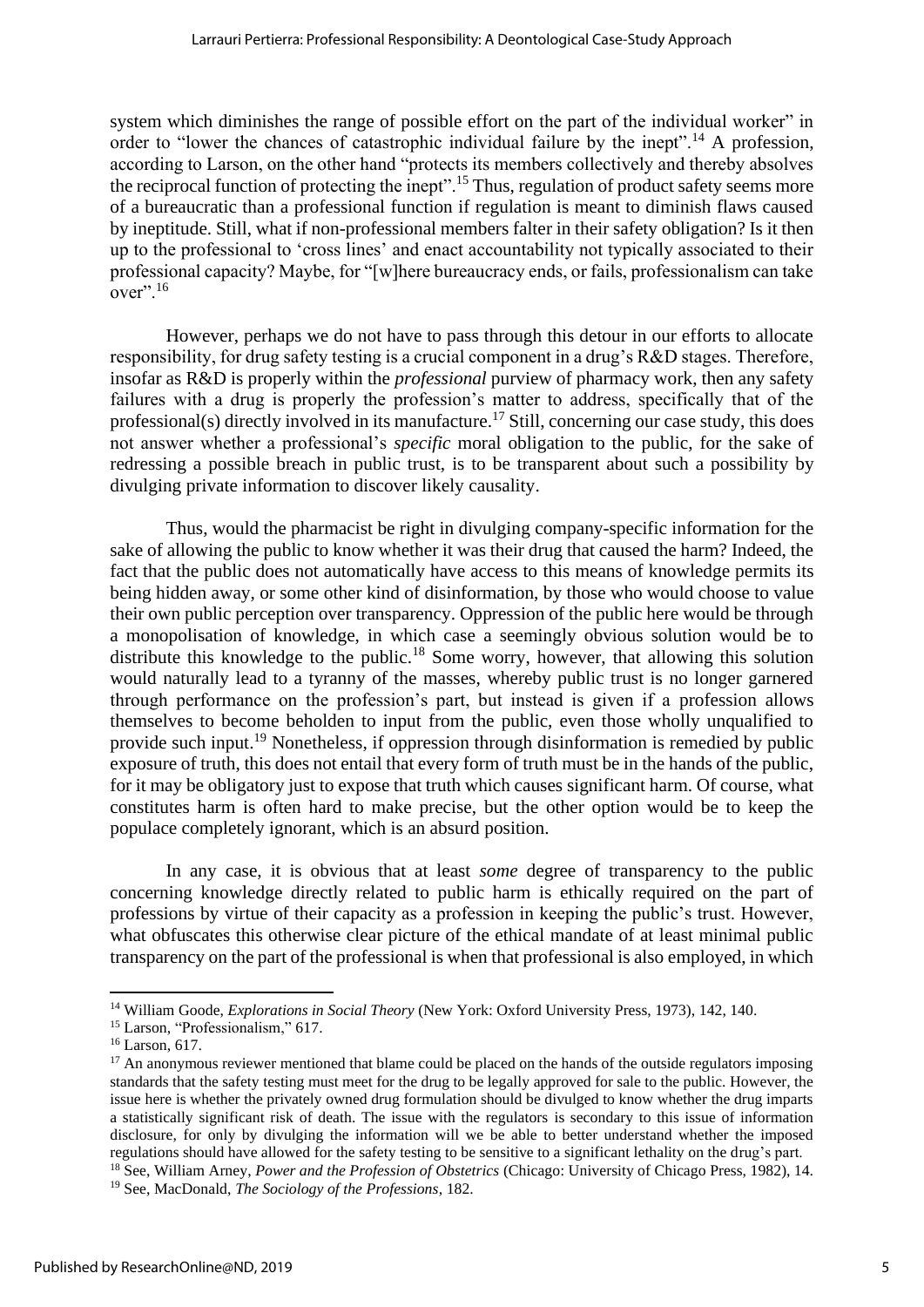case divulging harm-relevant knowledge could significantly endanger the feasibility of the existence of the company with which they are directly engaged. Said differently, the professional is faced with accountability regarding a proper addressing of competing goods.

We may therefore ask how a deontological analysis can account for the reality of competing goods, and which types of goods, if any, are prioritised over others. First, however, it would help to briefly outline the salient constituents of deontological ethics.

#### **IV. Adumbration of Kantian Deontological Ethics**

#### *A. Will and the Law*

For Kant, what makes an action good is nothing other than the good will behind that action.<sup>20</sup> What the good will is, specifically, in deontology is an expression of one's character and reason, $21$  which informs the nature of a good act as good when it is derived from said will. This is opposed to a well-intentioned act, which may be considered "good" 'because of what it effects or accomplishes or because of its competence to achieve some intended end'.<sup>22</sup> Intention and will are different, for Kant, in their informing of the reasoning people use to justify particular actions: to intend well is to regard the ends as justifying the means, while to will well is to consider something more fundamental than a given means-ends relation as justificatory. One must, in deontology, consider the rational will's dictates as prior to, and indeed even supplying/justifying any given means-ends relation. To illustrate further, for Kant, one could act while thinking about the act as a means conducive to realising some desired end, but if the act's rationale stops there, then the act would not exhibit moral worth; only when the rationale is sourced from the good will, even over and against any intended 'usefulness' or detested 'fruitlessness' in achieving an intended effect, will that rationale express the act's worth.<sup>23</sup> Additionally, one could intend for an act's beneficial effect *while* concomitantly willing it from reason, but this would only be deontologically good if the latter serves as *the* rational grounding for the act, with the former acting as some *attendant* practical sentiment, and not *vice versa*. 24

Only when one's good intentions do not explain ultimately *why* someone acted the way they did would they be closer to acting from *duty*, which, for Kant, 'is the necessity to do an action from respect for law.'<sup>25</sup> The law, here, implies a grounding for action that is devoid of any consideration of an act's facility/utility, with what is ancillary to the rational grounding ideally being opposed to facility/utility as such – indeed, against even one's propensity to rationalise act from facility/utility. Having one's rationale for action be *law-sensitive* is precisely Kant's notion of respect for the *practical* law, for only through lawful respect can one allow the law to determine how one *acts* and considers how one *ought* to act.<sup>26</sup> This means, that, in pursuing any end of action, what affords that end its moral worth, and the attendant means employed, is if the act and what is being acted upon are brought forth in the form of a law. In other words, any intention and means/ends relation can be seen as good only if they are initially signified as *expressing* a law that grounds them, and one that has been deliberated over via reason.<sup>27</sup> Indeed, Kant goes so far as to assert, regarding happiness, that one 'ought to

<sup>25</sup> Kant, 16.

<sup>&</sup>lt;sup>20</sup> See, Immanuel Kant, *Foundations of the Metaphysics of Morals and What is Enlightenment?* trans. Lewis White Beck, 2<sup>nd</sup> ed. (Upper Saddle River, NJ: Prentice-Hall, 1997), 9-10.

<sup>21</sup> See, Kant, *What is Enlightenment?* 9.

 $22$  Kant, 10.

 $23$  Kant, 10.

<sup>24</sup> See, Kant, 17.

<sup>&</sup>lt;sup>26</sup> See, Kant, 16.

<sup>27</sup> See, Kant, 12.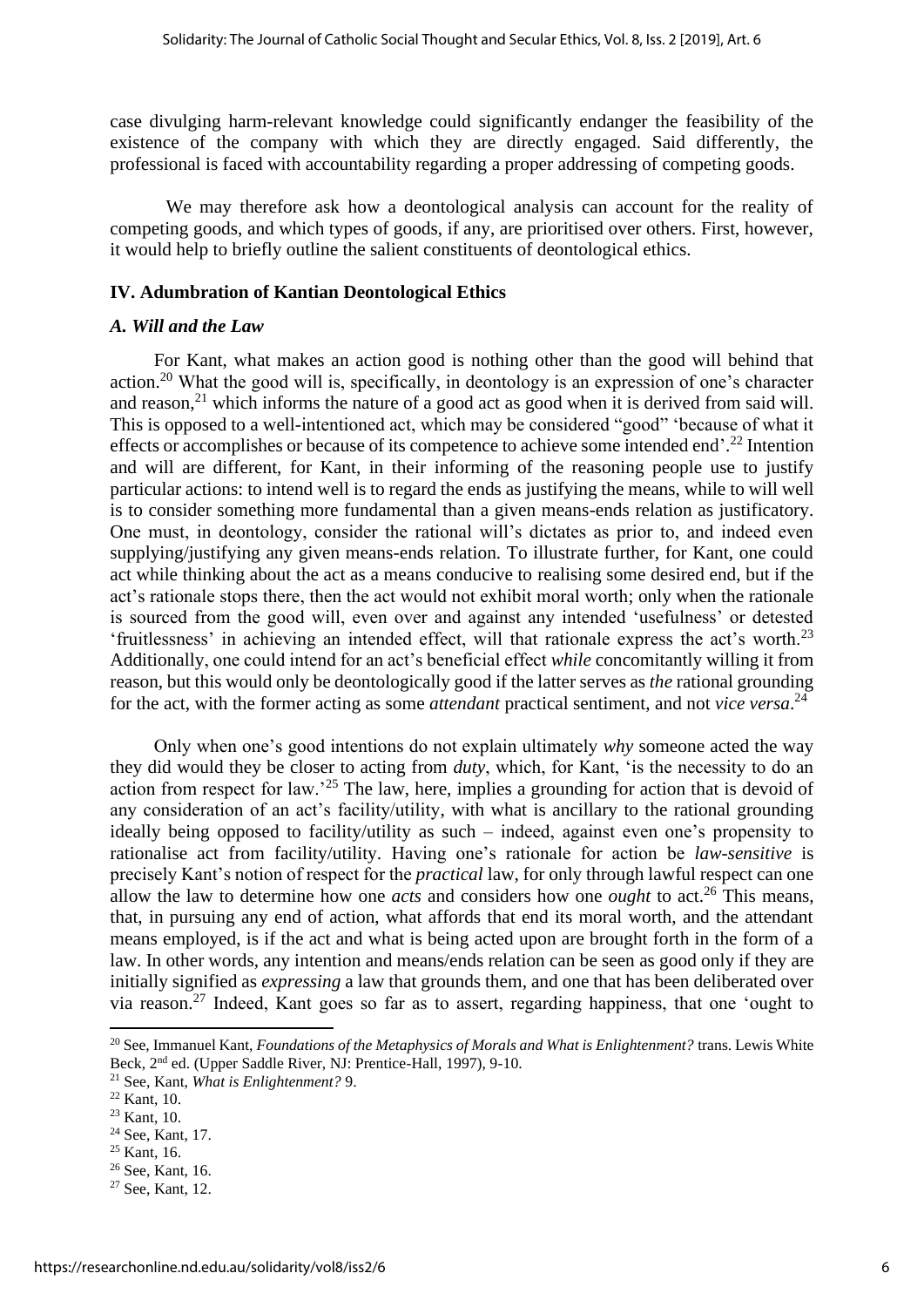promote his happiness not from inclination but from duty. Only from this law could [one's] conduct have true moral worth.<sup>28</sup> Moreover, Kant even extends this reasoning to life preservation, that even if 'everyone has a direct inclination to do so', and especially if one no longer has any inclination to do so, any 'intrinsic worth' expressed in one's attempts for survival only obtains if one endeavours to survive from duty.<sup>29</sup>

#### *B. Maxims – Universalisability and the End in Itself*

Now, duty is respect for the law, but this does not entail equality in identity, for duty is merely an expression of law in one's dutiful actions. It would be as if the law finds its own imprint in any act that is done out of duty; this "imprinting" is expressed in Kant's notion of acts being derived from universalisable maxims.<sup>30</sup> Thus, for Kant, since duty is lawful respect as law-determination/sensitivity, and maxims are subjective expressions of law, then to be dutybound is to act maxim-ally, having maxims determine one's actions/rationale for acting. What, then, are these maxims? For the purposes of this essay, the relevant maxims are Kant's famous formulations of "universalisability", i.e. 'never [acting] in such a way that I could not also will that my maxim should be a universal law';<sup>31</sup> and "the end it itself", i.e. respecting people as ends and not simply as means.<sup>32</sup>

How do we justify these maxims given what has already been mentioned above? First, for "the end in itself", Kant mentions that '[a]ll respect for a person is only respect for the law, ... of which the person provides an example.<sup>33</sup> A person "provides an example" of law because, if one ought to respect the law – indeed, *only* the law – and the law is "imprinted" or expressed in individual dutiful action, then individuals acting from duty are effectively *lawbearers* deserving of respect, of being considered as ends in themselves and having moral worth in themselves. This is, of course, considering that only the good can be morally worthy, and that 'the preeminent good can consist only in the conception of law in itself (which can be present only in a rational [individual]) so far as this conception and not the hoped-for effect is the determining ground of the will.<sup>34</sup>

For "universalisability", Kant notes that since the good will is bereft 'of all impulses which could come to it from obedience to any law, nothing remains to serve as a principle of the will except universal conformity to law as such [i.e. universal maxim-al action/lawful respect]';<sup>35</sup> in other words, any intention and/or means/end relation that is not law-sensitive is inevitably derived from particularised subjective impulses. Still, one could counter and say that Kant's argument does not necessarily outlaw *intuited* universalities from one's impulses that are law-sensitive due to their universalised nature. However, Kant could be taken to be arguing for a more explicable form of moral reasoning, wherein subjectively intuited universalities (i.e. those relating to intention and perceived means/end relations) do not guarantee their own objective reality as law. It may be that law-sensitivity as reason-dependency (i.e. dutiful action as determined by *reason*ably considered law) is exactly what safeguards the link between object

<sup>28</sup> Kant, 15.

<sup>29</sup> Kant, 13.

<sup>&</sup>lt;sup>30</sup> See, Kant, 17n<sup>\*</sup>. Unless mentioned otherwise, the use of "maxim" throughout the essay refers specifically to *law-sensitive*, or universalisable maxims, for one could act from maxims influenced by particularised impulses and idiosyncrasies, which is anathema to Kantian deontology.

<sup>31</sup> Kant, 18.

 $32$  See, Kant, 40. There is one other formulation, but for the purposes of this essay, the two just mentioned are sufficient.

<sup>33</sup> Kant, 18n.

<sup>34</sup> Kant, 17.

<sup>35</sup> Kant, 18.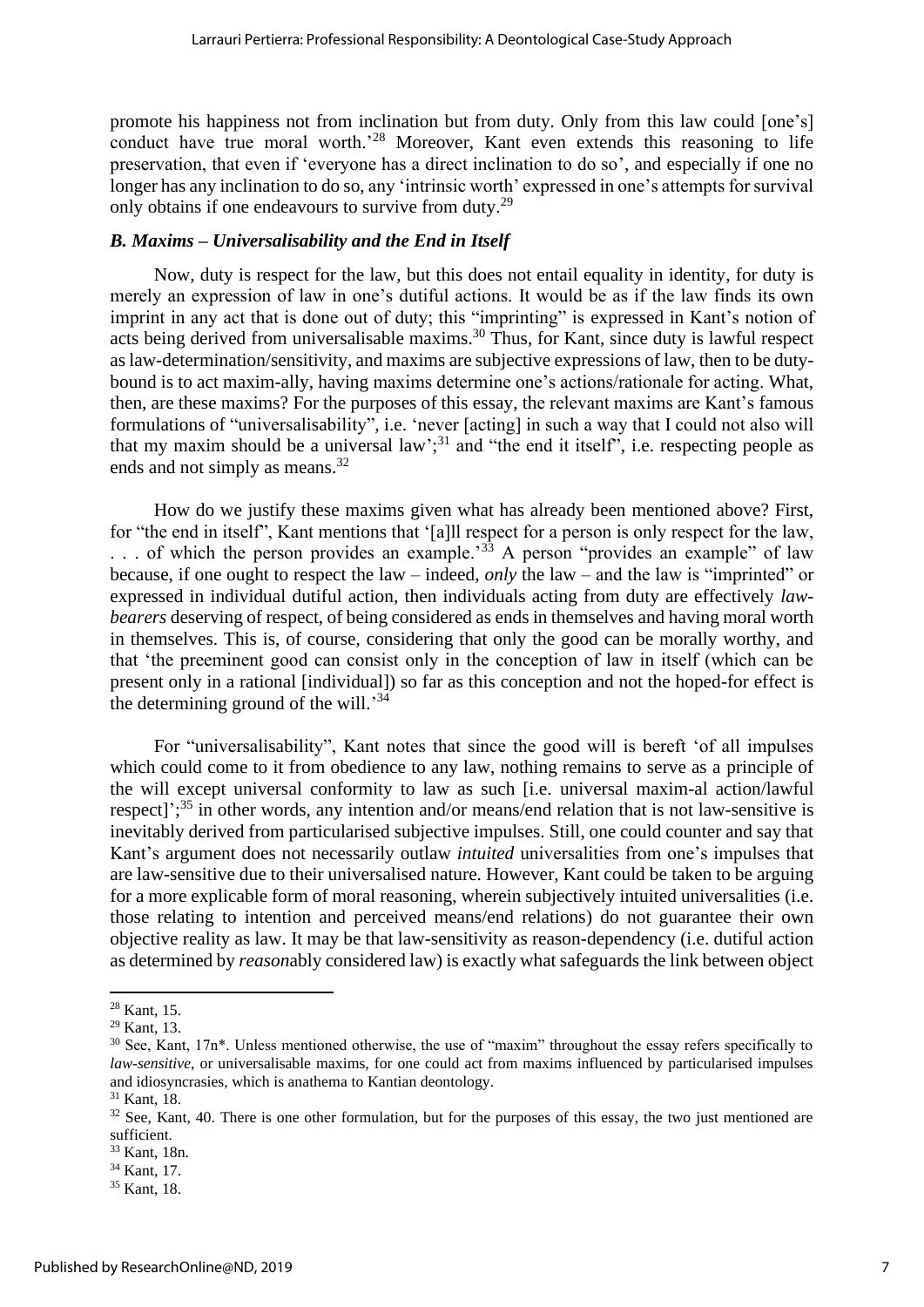and subject necessary to justify that there actually is an objectively lawful grounding to moral action. As such, having non-reasoned out impulses of universality does not provide as certain a test for actual universality, and thus law-sensitivity, as a reasoned will does, which attributes to said impulses an essentially particularised, and thus non-deontological nature.

#### **V. Deontology and Professional Ethics**

#### *A. Autonomy, Protocol, and the Significance of Rational Agreement*

Before delving into a deontological analysis of competing moral goods, we must discuss more specifically what deontology has to do with autonomy and professional ethics. First, autonomy from a deontological viewpoint can mean rational independence, or, specifically, that people can independently use their reasoning to be effective law-bearers deserving of respect. Consequently, individual autonomy is a necessary requirement for justifying assertions of respect for other people's autonomy, as people have the freedom to evaluate autonomously willed intentions and means/end relations through law-sensitive reasoning. Stated in another way, to be autonomous is to be worthy of respect insofar as one has independent access to the law, which is the only thing objectively worthy of respect deontologically speaking.

Second, the relation to professional ethics consists in explaining how autonomy and respect for autonomy necessarily lead a professional to respect professional rules and regulations. I have hinted above that professions are not arbitrary social groupings lead on by whim and impulse; instead, they are carefully governed intellectual-social entities conditioned, for their long-term viability, by obedience to established protocols that are directed to public service in some way. Indeed, protocols do change from time to time, but what is important here is that protocol changes based on impulse and whim usually spell disaster for a profession's credibility and existence, and especially if such changes end up antagonising professionalpublic relations.

Furthermore, at least as far as the legitimacy of professional membership is concerned, these protocols do not just appear out of thin air but are either arrived at or taken on through explicit agreement.<sup>36</sup> The reality of agreement is crucial for understanding this autonomyprotocol link, for arriving in agreement to anything requires the application of one's autonomous rationality, at least for the types of agreement relevant to deontology. Now, this application of reason insufficiently grants protocols their *universalised* content, for such protocols' purview does not include everyone, given that not everyone is party to every rationally deliberated agreement.<sup>37</sup> Notwithstanding, the mere fact that these protocols are agreed upon implies the maxim of, "everyone should be allowed to express their reasoned professional affiliations through agreements". This means that protocols are deserving of respect because their agreement by people party to said agreement expresses the people's use of the abovementioned maxim necessary to grant the protocol the status of an act revealing the people's law-sensitive will. Consequently, rules and regulations that are forced upon people are not worthy of respect inasmuch as their implementation takes on the irrational methodology of

<sup>&</sup>lt;sup>36</sup> This characterisation is of course subject to varying extents of agreement and acceptance, but the specifics are immaterial here. What is significant and, ideally, uncontroversial is that professions are defined in part by their standards, which can undergo change and amendment by the constituent members of a professional field. What standards *are* considered normatively at play for professional establishments in general, however, may be up for debate and reformulation. Michael Davis, for example, considers obedience to established *moral* standards as integral to the very idea of a profession. See, Michael Davis, "Professional Autonomy: A Framework for Empirical Research," *Business Ethics Quarterly* 6, no. 4 (1996): 449-50. [https://doi.org/10.2307/3857498.](https://doi.org/10.2307/3857498)

<sup>37</sup> See Note 67 for a relevant comment.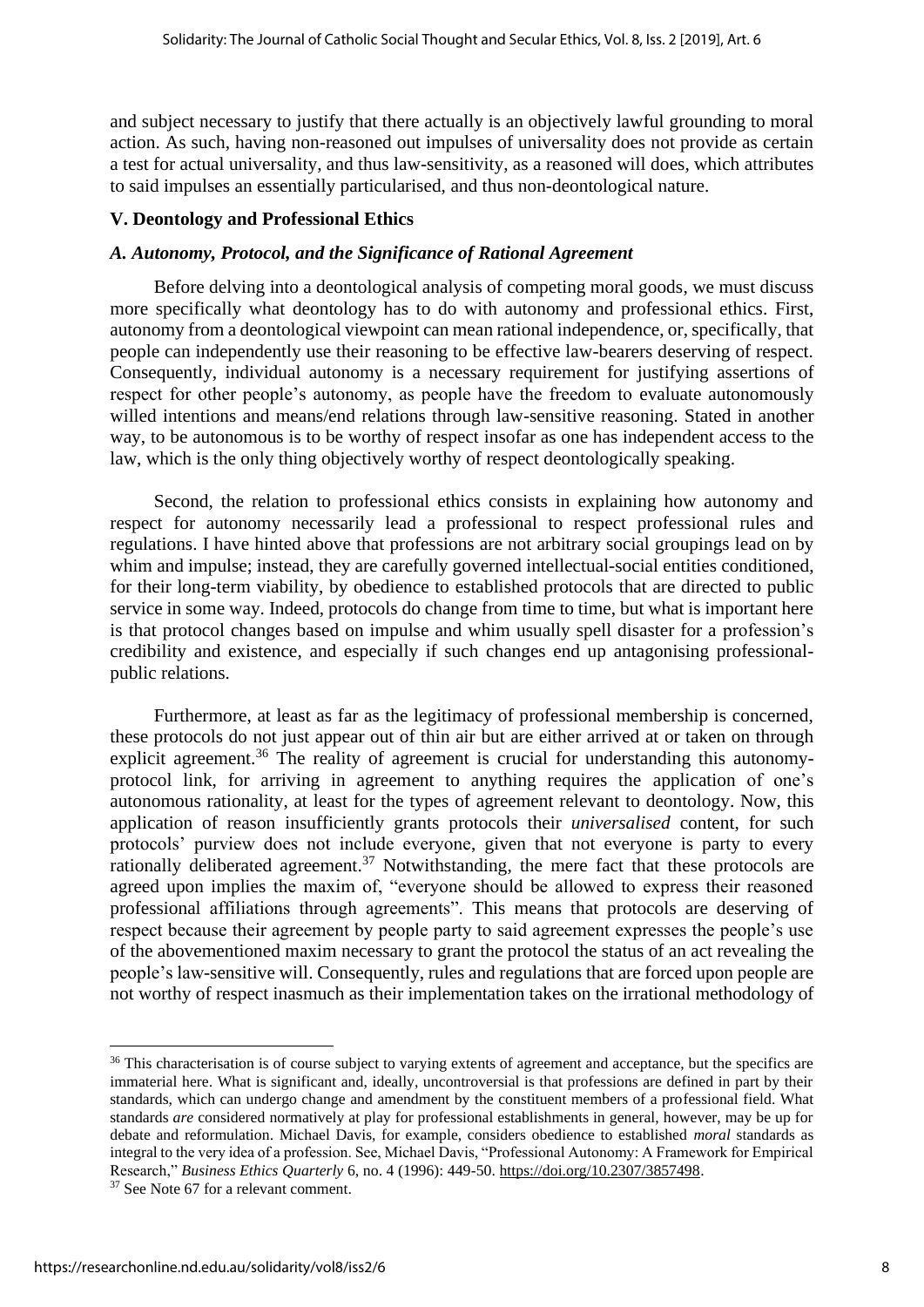self-interested coercion, which is not law-sensitive at all.<sup>38</sup> In short, to respect protocol is to respect the universalisability of the very process of contract-making and agreement that legitimises the moral worth of the agreed-upon content by virtue of the very fact that the content was autonomously agreed upon.<sup>39</sup>

This is how the good of autonomy licenses the respect for professional protocol by those party to the agreement of either instantiating the protocol or taking it on. In short, given the assumption that professional protocols are agreed upon, following through with them entails respect for the profession *as constituted* by rationally autonomous individuals agreeing on matters of normative force.

The good of autonomy is also related to the concept of professional responsibility when the latter is seen as conveying the roles that someone has taken up and/or the protocols with which they have agreed to act in accordance, since these would similarly have been reasoned out and agreed upon. This is different to the concept of responsibility as implicating one as a cause for some state of affairs, which has much broader ramifications and a wider scope than the notion of responsibility as what rules/regulations one is taken to abide by. The former concept expresses that there can be a near indefinite amount of states of affairs that someone could have had at least partially influenced, yet not every one of these states has something to do with the definite and explicated roles and protocols that people agree to take up or live by in their various social settings. Given how intractable one's responsibilities could be if viewed simply as what one has caused, a notion of responsibility that limits its jurisdiction to explicitly taken-up duties may thus be a more appropriately defining feature of professional responsibility.

#### *B. Shared Responsibility as Individual Professional Responsibility*

Moreover, what an *individual* professional has taken up and agreed to act in accordance with is not only their personal, practically relevant responsibility but also that of the profession itself, inasmuch as a profession is, in part, defined by responsibilities shared by its individual professionals. This means that what any professional commits, in relation to their role as a professional, bears on the output of and implicates the profession *as a whole*, which then implicates everyone else as professionals in the committed act in question, for they have taken up what the profession requires *as a whole*: one professional's act *as* a professional impacts every other professional in the profession, in terms of what they are all responsible for, simply because they all represent the profession. Another way of putting it is that I, as a professional, am responsible for other professionals' acts *as* professionals by indirect proxy through the profession *as a whole* being affected in its credibility by its professionals' acts. What is most important to consider, though, is that this form of implication-by-association is justified from an individual's autonomous agreement to join a profession, i.e., this is what a professional has 'signed up for'. Of course, a profession could explicitly place, as a condition for membership, that an individual professional is not responsible for the actions of every other professional acting in their capacity as professionals, but this seems not to express the facet of the concept of profession that concerns its shared responsibilities. Indeed, this notion of equal distribution

<sup>38</sup> See, Jacquie L'Etang, "A Kantian Approach to Codes of Ethics," *Journal of Business Ethics* 11, no. 10 (1992): 743. [https://doi.org/10.1007/BF00872305.](https://doi.org/10.1007/BF00872305)

<sup>39</sup> See, Robert Wolff, *The Autonomy of Reason: A Commentary on Kant's* Groundwork of the Metaphysic of Morals (New York: Harper & Row, 1973), 164-7, where he makes a similar observation. Although there he applies his contract-based reading of deontology to business relations, we can apply it similarly here to professional relations. See Section V.B.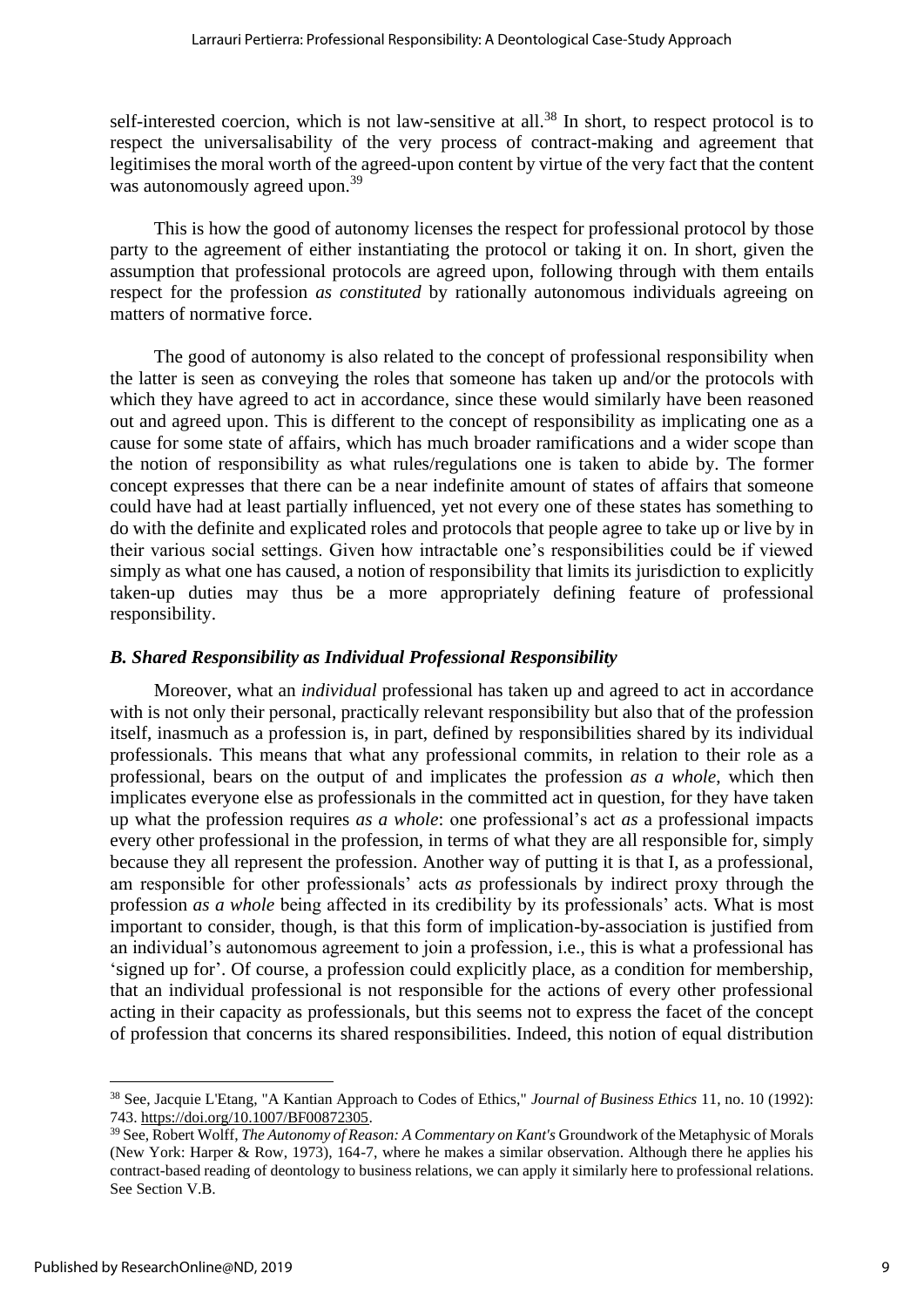of professional responsibility has been commented on by other scholars contributing to the literature on professional ethics.<sup>40</sup>

We can term this collective responsibility on the part of professionals as a collective 'contract-making', whereby the commitments taken up and *expressed* by the profession also feature in the contractual obligations of its individual professionals. These obligations can be quite easily interpreted as what a professional enters into via contractual agreement with the profession and its members. However, we can also understand a profession's relation to the public as a contractual one; a profession's social legitimacy, as was discussed above, after all is contingent on a negotiated trust by the public. Therefore, when that trust is breached, that profession's existence becomes jeopardised *precisely* because a term in the contract, such as service to public health, was not met, thereby voiding the contract on which the profession's legitimacy is based. $41$ 

This is not to say that whenever a professional missteps in their professional capacity to serve the public, that the entire profession's contractual legitimisation becomes rescinded, just that contract voiding in the context of professional legitimacy occurs for those *party* to the contract who were also wrongful in their actions; this may implicate the entire profession, if its top-level regulative principles become anathema to the public good, but this may also just involve individual professionals if, under their capacity *as* professionals, they have harmed or at least not properly served a portion of the public with which they had dealings. Of course, with the above mention of collective responsibility, there is no hard line we can draw distinguishing personal and profession-wide culpability concerning breaches of public trust. This is made clear by the consideration that harm *consciously* caused by individual professionals morally implicates the whole profession when the latter allows them to continue with their practice. Relatedly, a professional's license being revoked can be seen as the whole profession taking collective responsibility for the actions of individual professionals.

#### **VI. Justifying a Deontological Reading of Professional Responsibility**

Now, one may wonder at this point whether professional-public relations are best construed deontologically. Let us take a moment to justify a deontological reading of such relations over either a utilitarian or virtue ethicist one.

#### *A. Utilitarianism*

A contractual analysis of professional protocols is in tension with a more rule-utilitarian construal thereof, given that, one, "utilitarian rules will only protect justice if they accord with human happiness", and two, the contractual nature of deontology denotes a concern "primarily with particular concepts of justice rather than happiness or pleasure."<sup>42</sup> L'Etang also notes the difficulty of precisely defining 'utility', implying that rule-utilitarianism "cannot resolve conflicts in cases where different views prevail about the nature of utility."<sup>43</sup>

<sup>40</sup> For example, see Andrew Alexandra and Seumas Miller, "Professional Role Morality," in *Ethics in Practice: Moral Theory and the Professions* (Sydney: UNSW Press, 2009), 110-11, for a harm-based argument of collective responsibility within a professional setting.

<sup>&</sup>lt;sup>41</sup> What precisely counts as public service will be significant in motivating different deontologically derived conclusions. See Section VIII.

<sup>42</sup> L'Etang, "A Kantian Approach," 739. Rule-utilitarianism will be assessed here as opposed to act-utilitarianism insofar as what concerns us here are not professional acts *per se* but rules, guidelines, protocols, etc., that *license*  such acts.

<sup>43</sup> L'Etang, 739.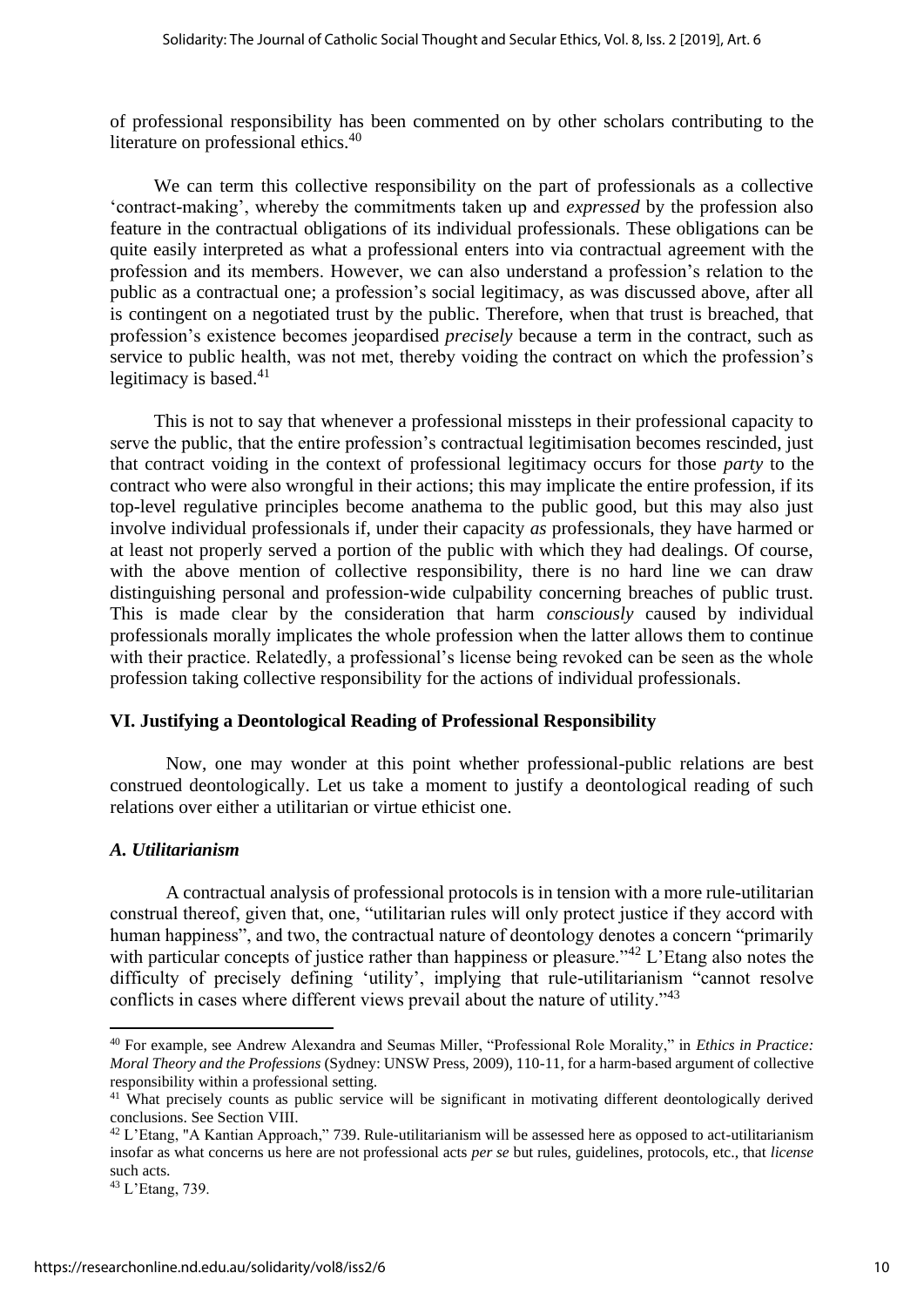Despite this, we may ask whether the pursuit of a maximised utility just simply is not relevant for deontology. In this context, Starr considers that rule-utilitarianism gains the upperhand, for

surely utility is more likely to be promoted as one intends to promote utility when performing an action. The probability of utility being maximized will be significantly increased if one has this corresponding intention. So, even though there will be mistakes on occasion, from a utilitarian perspective it is perfectly appropriate to praise one for intending to perform an action which attempts to maximize utility even if this does not occur in each individual situation.<sup>44</sup>

Starr is working on a justification for a rule-utilitarianism, wherein intention for utility maximisation counts in a rule of action licensing individual acts of utility maximisation, over an act-utilitarianism for formalising ethical codes, but we can easily extend this justification over and against a deontological formalisation as well.<sup>45</sup> This is because the promotion of utility is secondary for a deontological ethic prioritising reasoning about contractual agreements.

Nevertheless, given the usual justification of professional practice in terms of its capacity for public service, then there is nothing preventing a deontologically minded construal of professional ethical codes as sensitive to the public's desire for professional prioritisation of their interests, such as their health. Consequently, whatever disadvantages plague deontology concerning utility seem to be overplayed here, given that agreements about professional-public relations already lean towards promoting public interests anyways. However, the most obvious distinction between deontology and rule-utilitarianism is that in the formation of ethical codes, the former would permit contractual terms that diminish utility, while the latter would not. Still, if those party to a contract that explicitly attenuates utility maximisation *agree* to it, then would that really be ethically dubious? Maybe, but if we assume that the public generally would want those professions that they trust to keep their best interests in mind, then we may reasonably insist on the unfeasibility of such a utility-eschewing contractualisation of professional-public relations.

Nonetheless, there is still the issue of manipulation of such relations, due to deontology prioritising the basing of contractual relations on explicit agreements between those party to the contract, and not on utility maximisation. This leaves open the possibility of agreement being obtained even in the context of misinformation and misunderstanding on the part of one member of the contract party, thereby permitting outcomes that the party would have otherwise never signed off on. However, this worry seems to be about a blatantly *unethical* practice of manipulating someone for the sake of subjecting them to biased contractual terms. This can be remedied by allowing contracts regular periods of re-evaluation, so that no party, especially those more vulnerable, will feel as if their interests are being left out of relevant negotiations. This can help minimise predatory practices of 'gaming the system' through manipulation and misinformation.<sup>46</sup>

<sup>44</sup> William Starr, "Codes of Ethics — Towards a Rule-Utilitarian Justification," *Journal of Business Ethics* 2, no. 2 (1983): 102, [https://doi.org/10.1007/BF00381700.](https://doi.org/10.1007/BF00381700)

<sup>45</sup> See, L'Etang, "A Kantian Approach," 740, for her critique of Starr's justification of rule-utilitarianism over actutilitarianism, which is interesting here but is not all that significant for our purposes.

<sup>&</sup>lt;sup>46</sup> This of course does not preclude the possibility of misunderstanding of contractual terms, in which case we may legitimately ask whether contractual agreement is based on a *rational* will expressed through *reasoned* deliberation over said terms, and thus whether the contract is even binding. My own stance is that a contractual ethic is flawed because there is no guarantee that people who sign on to a contract will always understand its terms before doing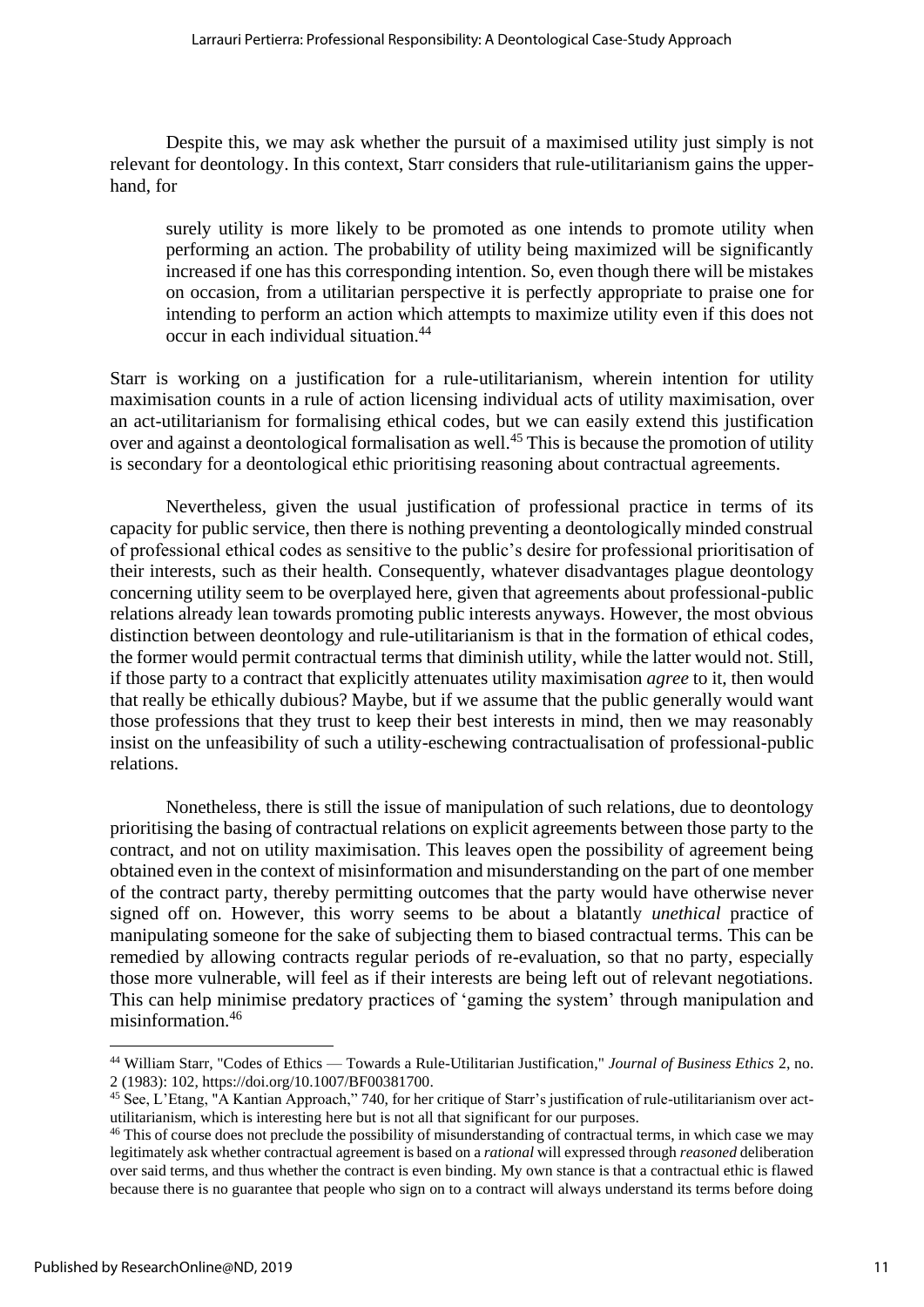Furthermore, this practice of contract renegotiation is already a feature in the context of professional-public relations, given what was said above about a profession's existence being based on a negotiated public trust. Here, if that trust falters, then renegotiation would have to take place. Respecting the autonomy of individuals, by allowing them to renegotiate contractual terms to rescue an undermined trust, is after all a significant factor in what constitutes deontologically moral behaviour. Indeed, even in the case wherein a portion of the public directly under the jurisdiction of a profession's practical service was not initially involved in the manifestation of that profession's ethical codes, then that public facet must be allowed to renegotiate with the professional body, mediated probably by representatives for both parties, if the profession is to attain legitimacy on deontological grounds.<sup>47</sup> As such, deontology attains within its regulative norms safeguards against undue dismissal of public utility through the reality of contract renegotiation and the easy assumption that violations of public interest are a strong motivator for the enactment of the public's autonomous will against future instantiations of such violations.<sup>48</sup>

#### *B. Virtue Ethics*

Now let us compare a deontological ethic with a virtue ethicist one. The main problem a virtue ethicist might see with a deontologically constructed ethical code is that *paramount* importance is not paid in it to the cultivation of good moral character. Here, presumably, good character helps ensure the following-through of morally praiseworthy behaviour even in times of stress,<sup>49</sup> which would be ensuring such behaviour in more instances than if, as in deontology, character is subordinate to a more general norm of respect for the rational will. Why this is so is because the cultivation of a virtue-ethically good moral character is tantamount to the procedural internalisation of motivational and incentive structures that better capacitate one to behave in morally praiseworthy ways.<sup>50</sup> Furthermore, what is more relevant for a deontological ethic is one's respect for the autonomous will *regardless of* their internalisation of such structures through which they find it easier to be motivated by respect for the will. This is not to say that deontology eschews considerations of moral character altogether, just that whatever

so. Yet if this is the case, then *any* moral system that relies on *ad hoc* considerations, even those that feature in one's understanding of a contract and which may just be cognitively unavoidable for all practical purposes, is flawed. (These *ad hoc* considerations may even be unavoidable in other ethical systems if one cannot certify either a definition of utility or even the specifications of what constitutes a virtuous character [See Section VI.B].) Lastly, this lack of guarantee of contractual understanding attains theoretical ramifications as well, for if neither party to the contract can guarantee that they have perfectly understood the contract's terms, then neither can infallibly know what both parties are actually signing on to, which, as has been a common experience for many, is rife for exploitation. Still, perhaps the ultimate illegitimacy of a deontological reading of professional ethics is no more apparent than one based on other ethical systems. Fully fleshing out *this* argument must be pursued elsewhere.

 $47$  L'Etang remarks that if respect for the rational autonomous will is paramount for deontology, then deontologically minded professional codes cannot be imposed, for they must "take others into consideration" by having "the codes [be] arrived at through discussion" with those directly under their jurisdiction. L'Etang, "A Kantian Approach," 743. For professional-public relations, this includes part of the public as well, as they may be considered under the jurisdiction of ethical codes just in case they are directly affected by practice regulated by such codes.

<sup>&</sup>lt;sup>48</sup> For further discussion on the importance of allowing contract renegotiations in professional-public relations, see Note 60.

<sup>49</sup> See, Susan McCammon and Howard Brody, "How Virtue Ethics Informs Medical Professionalism," *HEC Forum* 24, no. 4 (2012): 259-60[, https://doi.org/10.1007/s10730-012-9202-0.](https://doi.org/10.1007/s10730-012-9202-0)

<sup>50</sup> See, Justin Oakley and Dean Cocking, *Virtue Ethics and Professional Roles* (Cambridge: Cambridge University Press, 2003), 48, where they argue that these structures ultimately embody "the substantive account of the good" that virtue ethics is primarily concerned with.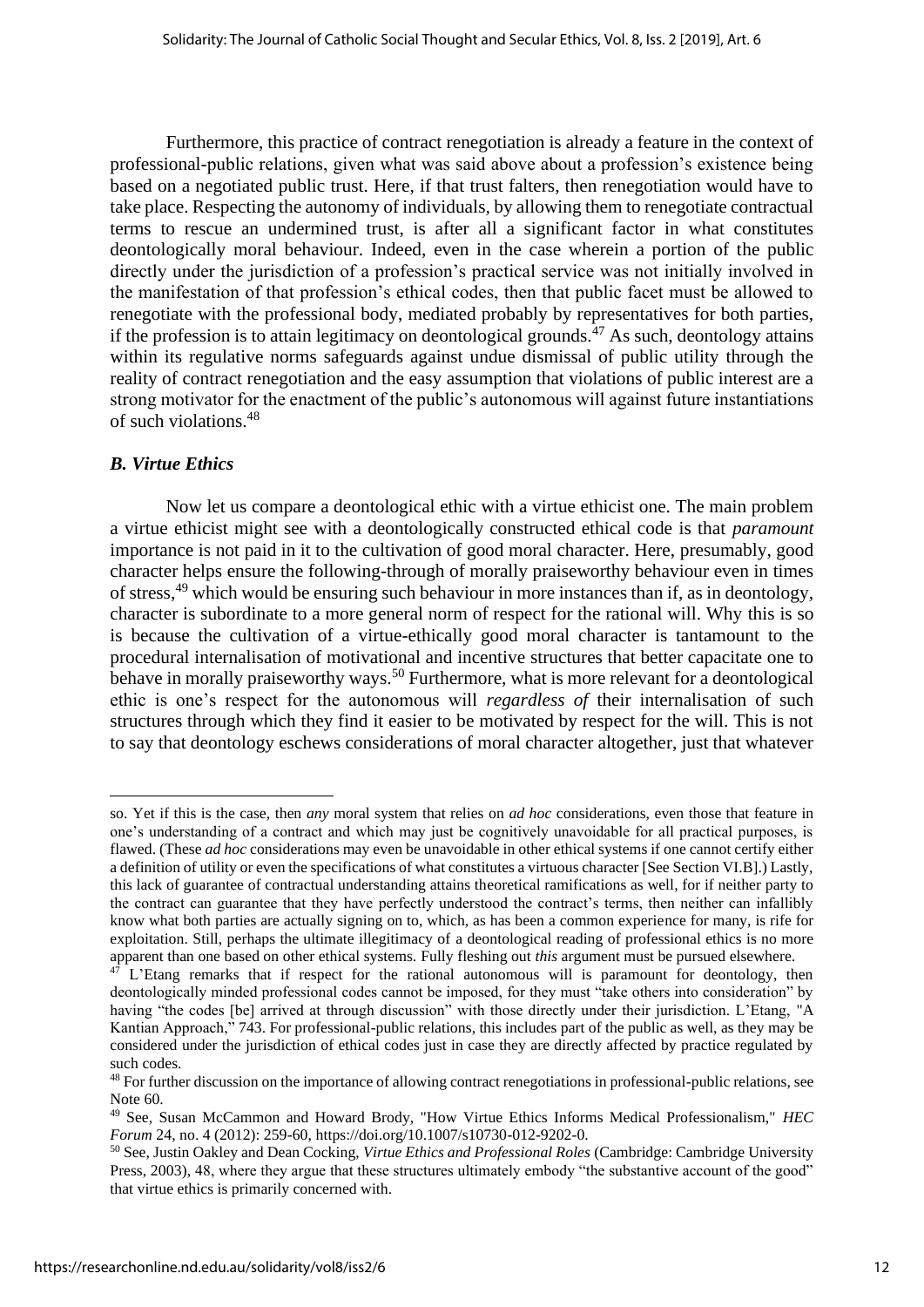character formation takes place is not a primary concern in and of itself, but one that must be in service to the movements of the rational will.

Oakley and Cocking illustrate this distinction between respect for the will and cultivating good moral character, à la virtue ethics, by noting that acting from the standpoint of the latter may license acting "against some conflicting moral demand, such as not to tell lies."<sup>51</sup> They initially situate their discussion of this distinction within the context of friendship, but they correctly find applicability in regard to professional-public relations, in that

there are distinctive [professional] role-generated obligations and sensitivities that mark the proper performance of these roles which cannot be accommodated by universalist or impartialist ethical theories . . . [and which] may license divergence from broadly accepted moral requirements in some conflict cases.<sup>52</sup>

Oakley and Cocking give the example of doctor-patient confidentiality, wherein a doctor

might choose to maintain the confidentiality of her patient at the expense of the legitimate claims of some other party . . . because she is governed by a concern to maintain the trust of her patients on such matters. Moreover, her acting against the conflicting moral claim here may be justified by the governing commitments and sensitivities that define her professional role – since, for example, maintaining trust through confidentiality in such matters may be a necessary and important part of how one promotes the good of human health in general practice.<sup>53</sup>

In essence, a virtue ethics of professional roles pays due importance to the "input of *agentrelative* value into the regulative ideals that govern the good [professional]",<sup>54</sup> wherein such value is part of what becomes internalised by the professional in the formation of their good moral character.

However, note that Oakley and Cocking mention the promotion of 'the good of human health' as part of what constitutes virtuous practice within the medical profession. This mention is intriguing, for it has just been discussed above how promoting the good of public health is adoptable by a deontological pharmaceutical ethic that sensitises the process of contract formulation and renegotiation to the autonomous will of a public that argues for their own best interests. There may be worry that respecting this good of health, as expressed through a public will, may conflict with a more general moral demand, such as to not tell lies, but this would simply be a case wherein conflicting goods are present, e.g., the specific profession-based good of maintaining public health and the broader good of being truthful. Nevertheless, in a deontological ethic, prioritising the basing of normative regulations on contractual agreements allows for scenarios in which conflicting obligations arise, for people can agree on terms that license different acts for the same situation. In our case, this much is clear: the pharmacist has obligations to both her employer and to the public, but the terms of information nondisclosure and promotion of public health, respectively, conflict in the case study being analysed here. Oakley and Cocking recognise this fact of legitimate conflict between two goods as tension between "goods that would be recognised by and important to any impartialist or universalist

<sup>51</sup> Oakley and Cocking, *Virtue Ethics and Professional Roles*, 99.

<sup>52</sup> Oakley and Cocking, 95

<sup>&</sup>lt;sup>53</sup> Oakley and Cocking, 100.

<sup>54</sup> Oakley and Cocking, 99.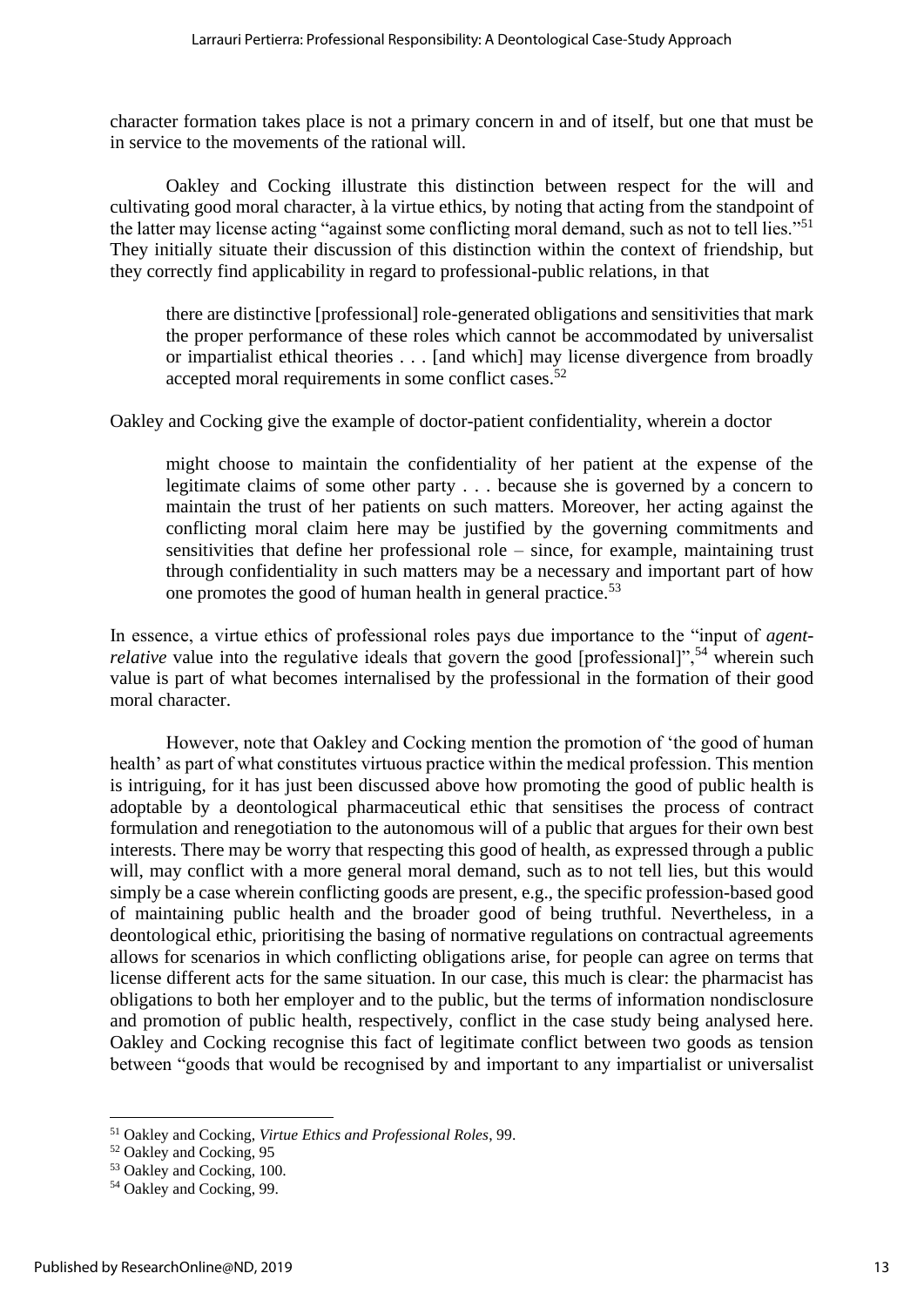ethical theories admitting of plural values."<sup>55</sup> This is precisely my observation as well, so this should not count against a deontological reading of professional roles.

Still, Oakley and Cocking bring up a further worry with deontology, in that within a context of one's awareness of conflicting moral goods, "a Kantian account of moral character can encourage a pernicious and self-deceptive form of role-detachment that a virtue ethics approach is able to avoid."<sup>56</sup> In a situation wherein the moral demands of one's profession and those of a more general nature have not been reconciled, there is worry that deontology simply licenses, as a general principle, defaulting on those more general demands as opposed to profession-specific ones, presumably because professional demands are not as *universalisable* as these general demands. Moreover, in practicing this 'one-size-fits-all' ethical policy, one risks failing to recognise the situational complexities and nuances that commonly characterise daily professional reality. If these nuances are what professional moral demands ought to account for, then paying attention to them should be part of professional responsibility. Supposedly, it just does not seem proper to deontology that said attention is important at all, yet "virtue ethics can nevertheless recognise that having internalised those demands and carrying them out are things that individuals can reasonably be held morally accountable for."<sup>57</sup> This also relates to another concern with deontology, that justification for acting on these seemingly narrower professional demands occurs only when explicit reflection elicits no conflict with the demands of "broad-based morality."<sup>58</sup> Indeed, this appeal to explicit reflection – which is an appeal to the rational will – in formulating ethical codes makes it all too easy to forego accountability for the un-reflected features of one's character that may factor in more prominently in acting out one's role as a professional.<sup>59</sup>

However, this critique misses the mark if it sees deontology as not being able to account for the moral status of un-reflected features that one does not reconcile with other explicit moral demands. Yes, the contractual approach of deontology demands agreement grounded upon explicit reasoning, but this reasoning is one that is at the same time expressive of an autonomous will. In characterising explicit reasoning as one's utilisation of their will, the ethical demand to prioritise such reasoning is tantamount to an appeal to the respect of the will and of one's agency. Consequently, the un-reflected features of one's character *can* feature in a deontological analysis just in case there is some relation to agency-relevant capacities. In other words, un-reflected features can still be deontologically immoral if it diminishes agencyrelevant capacities in others, such as through accrual of harm. This evaluation can take place even in a *post-hoc* fashion as a retroactive moral judgment, whereby one's actions to the detriment of another's capacity as a wilful agent, even one's own capacity, can be judged immoral in deontological terms upon subsequent reflection and reasoning. The important point here, though, is that this type of *post-hoc* evaluation holds less weight than those made on actions that were *knowingly* done against contractual obligations, i.e., against expressions of an agent's will in terms of their explicit agreements. Nonetheless, it is still open for a deontological evaluation to account for these less than explicitly reflected-upon features.

Lastly, if the above critique is meant to say that ethical demands of specific professions must, under deontological lights, always be subservient to more general and *universally* derived ones, then the critique missteps as well. This is because a deontological formulation of

<sup>55</sup> Oakley and Cocking, 101.

<sup>56</sup> Oakley and Cocking, 151.

<sup>57</sup> Oakley and Cocking, 154.

<sup>58</sup> Oakley and Cocking, 168.

<sup>59</sup> See, Oakley and Cocking, 170n75.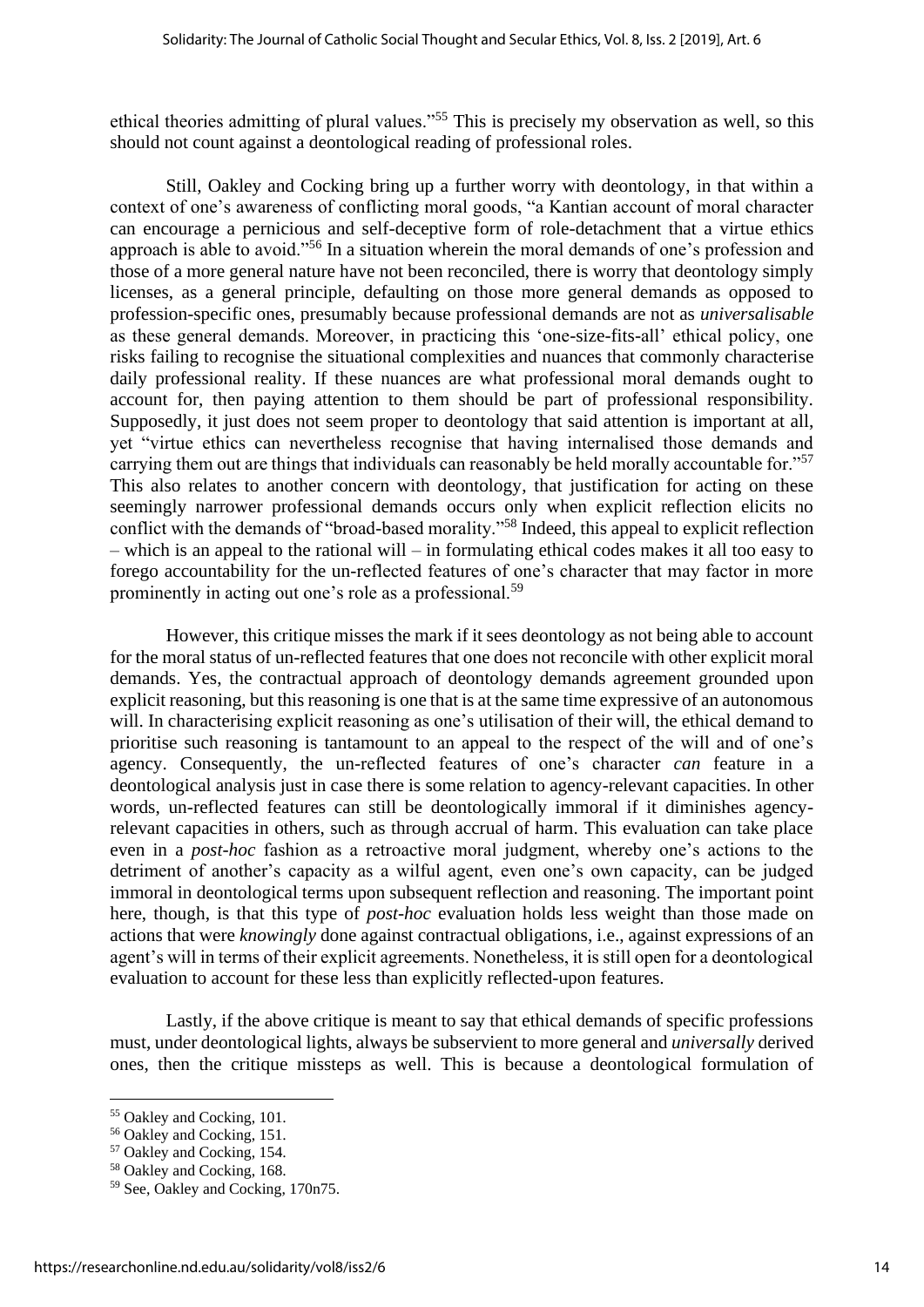professional ethical codes attains just as much universalisability as, say, the more general, 'thou shalt not lie'. It all boils down to how the appropriate *maxims* universalise over those to whom the maxims legitimately apply. In other words, even non-professionals in a way fall within the jurisdiction of professional protocols, inasmuch as the identification of what counts as a professional therein also distinguishes what counts as a non-professional. Here, professional protocols exhibit the spirit of universalisability just in case those not member to a profession *can* act on a maxim that is wilfully universalisable, i.e., actions dependent on a universalised distinction about group membership. It does not matter that non-professional members may not agree with the maxim, as long as there is no contradiction in its universal *applicability*, i.e., there is no contradiction in anyone's *potential* abiding by professional protocols, in their action or inaction, at some point in time, just as there is no contradiction in anyone's potential abiding by the maxim, "thou shalt not lie".<sup>60</sup>

Consequently, deontology seems a suitable candidate in analysing professional dynamics and professional-public relations.

#### **VII. Goods at Stake**

With all this out of the way, I can now commence the discussion of the case-study proper. I first outline the goods at stake. Based on the information above, we can recognise four distinct goods: Life/safety, Autonomy, Wellbeing, and Truth. First, the lives/safety<sup>61</sup> of the afflicted patients are/is at risk; second, the wellbeing of those in the company, especially as it relates to the fiscal opportunities provided by employment in the company, hinges greatly on your decision to divulge the formula or not; third, the truth of whether the vitamin contributes to fatal symptoms is at issue; and fourth, the autonomy of those in the company, conceptualised in terms of respecting established professional rules and protocol, should be accounted for. This fourth good was elaborated in Section V, but now, to at least start to realise how these goods factor into the case-study's ethical ramifications, we must specify three distinct situations based on your decision to divulge company secrets.

**Situation 1**: staying silent may respect autonomy and the wellbeing of those in the company, at least concerning the company's prolonged continuation, but it certainly foregoes truth-seeking and may leave the lives of future vitamin users more at risk. **Situation 2**: divulging the formula respects the truth, whatever it may be, and disrespects autonomy, but it also addresses the risk to any possible future victim's life, which may just be a function of taking professional responsibility for modulating life through the pill. How professional responsibility intimately ties in with your personal responsibility was discussed in Section V.B. I will, in Section VIII.C, discuss the crucially relevant relation between responsibility towards public safety and this safety's verifiable influence by the vitamin. Nevertheless, further details need to be mentioned. **Situation 2a**: <sup>62</sup> divulging the formula reveals its culpability in the deaths

<sup>60</sup> See Note 67. L'Etang, "A Kantian Approach," 742, also makes this observation in her discussion of the deontological nature of professionalisation. A more general discussion on the importance of hypothetical imperatives for Kant is found in Philippa Foot, "Morality as a System of Hypothetical Imperatives," *The Philosophical Review* 81, no. 3 (1972): 305[, https://doi.org/10.2307/2184328.](https://doi.org/10.2307/2184328) Nothing really turns on me explicitly taking sides with Foot's conclusion of her discussion on categorical and hypothetical imperatives, just that my use of hypothetical imperatives in analysing professional protocols as obliging behaviour by professionals should not be problematic for a deontological reading of professionalisation. After all, the professional/non-professional distinction is not a coercively enforced one if the public is permitted to engage the profession in negotiations, and it is not impossible for these to concern the very identity of a profession itself.

<sup>&</sup>lt;sup>61</sup> The terms "life" and "safety", along with all other related usages, are used interchangeably in this essay.

<sup>62</sup> **Situation 2a** and **2b** include all considerations of **Situation 2** mentioned above.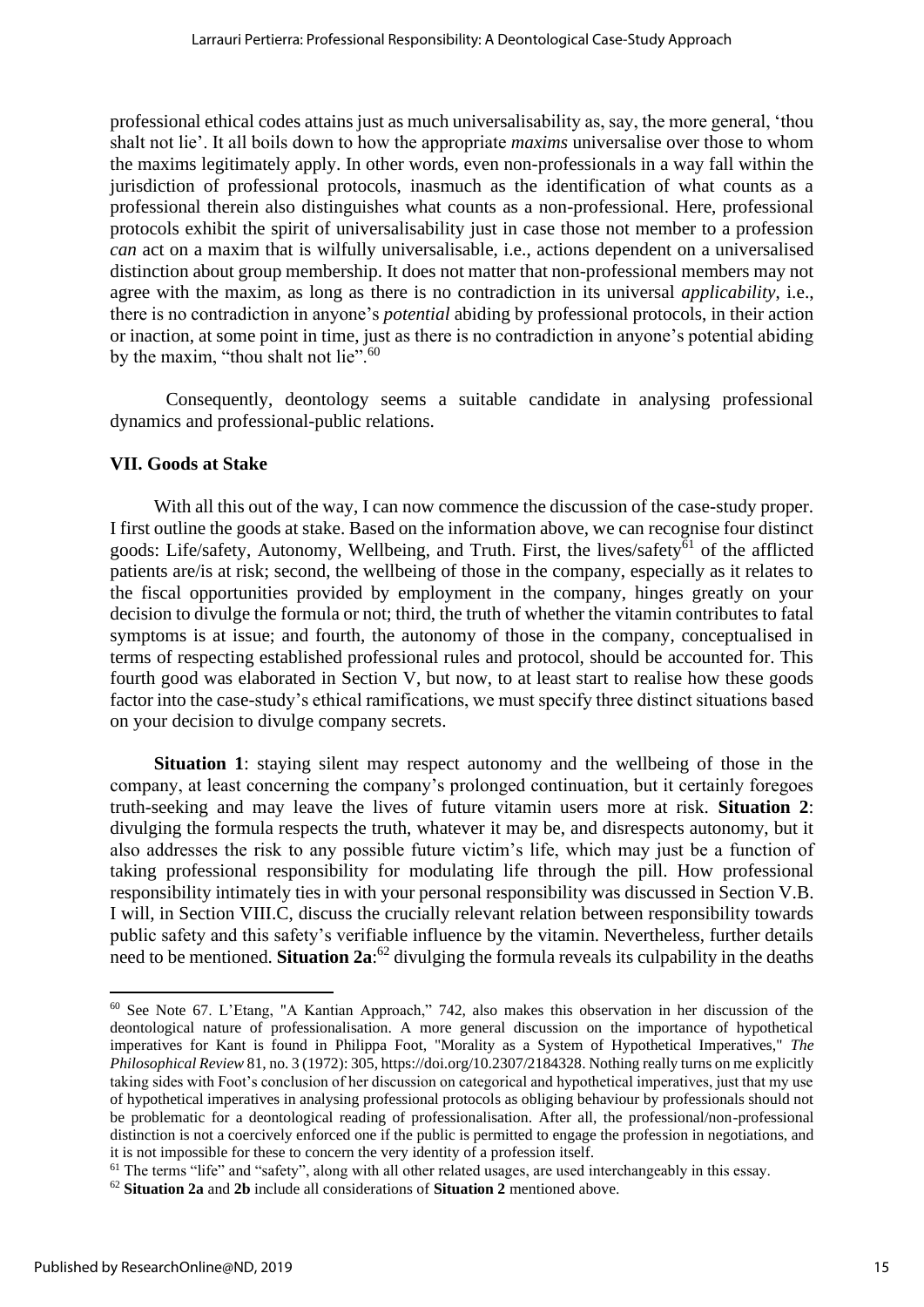of the patients, in which case the wellbeing of the company employees will be put at risk.<sup>63</sup> **Situation 2b**: if this culpability does not obtain, then the risk of wellbeing is nullified. All abovementioned situations detail which good you would be personally responsible for affecting, in each (in their attainment by others and yourself).<sup>64</sup> Let us now analyse the case study.

#### **VIII. Deontology and the Case-Study**

#### *A. Setting up the Issue*

How ought the pharmacist act in this situation? We can now start to answer questions such as: what explicit agreements ensure your responsibility for the lives of those consuming the vitamin pill, given the above justification, in Section V.B, of collective professional responsibility as individual professional responsibility? In other words, is it part of the profession's set of responsibilities, and thus yours, to look after your customers' lives? Did the company, in its capacity as a private trader of goods, and its customers also make an explicit *agreement* concerning not only the responsibility of life preservation but all its implications as well, such as the pursuit of truth of potential vitamin lethality? If yes, then how would one deontologically prioritise between the agreement of public safety and that of non-divulgence of company formulations? Would your identity as a professional mandate divulgence of private information as a way to take responsibility for one's service to the public, even in the context where there was no abovementioned explicit company-public agreement? Answering these questions would resolve the case-study.

#### *B. The Good of Safety and The Diminished Relevancy of the Good of Wellbeing*

First, we must note that, under this deontological framework, employee wellbeing in the company, even those of the other professionals, is not as important a factor as the other goods *from the perspective* of a profession. This is because, as hinted at above, 1) it is not apparent that professions mandate looking after their members *over and above* a beneficial orientation to society at large,<sup>65</sup> and 2) presumably professions generally that do not consider public safety as of greater moral weight than the monetary wellbeing of its professionals dangerously neglect the maxim of treating everyone as ends in themselves and not just as a means for monetary gain. As such, we may regard it uncontroversial that this public-individual professional hierarchy of the good of safety is a rationally accepted professional protocol.

Still, in terms of the universalisable process of agreement, a profession could agree to not bother with the lives of customers, but this may go against the very definition of pharmacy as a profession, given its close ties with the medical profession, which, as a whole, is defined by safeguarding the health and lives of the public.<sup>66</sup> We may even regard the process of agreement as one that justifies not non-universalisable content over a limited scope of applicability, but

**Situation 1** (silence): Life (Maybe), Autonomy (No), Wellbeing (No), Truth (Yes)

**Situation 2a** (divulge – lethality obtains): Life (Yes), Autonomy (Yes), Wellbeing (Yes), Truth (No)

 $<sup>63</sup>$  Any employee taking the pill would also be put at risk, but to remain consistent, wellbeing here strictly refers to</sup> the advantage of continued employment on the employees' fiscal opportunities/outcomes.

<sup>64</sup> This will help summarise the key points of this discussion in terms of what goods one is responsible for undermining  $-$  e.g. if Life is undermined, then this will be represented as "Life (Yes)":

**Situation 2b** (divulge – lethality does not obtain): Life (No), Autonomy (Yes), Wellbeing (No), Truth (No)

<sup>65</sup> See, Abraham Flexner, "Is Social Work a Profession?" *Research on Social Work Practice* 11, no. 2 (2001): 156, [https://doi.org/10.1177/104973150101100202,](https://doi.org/10.1177/104973150101100202) for a discussion on altruism as part of the very definition of what it means to be a member of a profession.

<sup>66</sup> For example, see, Robert Sokolowski, "The Art and Science of Medicine," in *Christian Faith & Human Understanding: Studies on the Eucharist, Trinity, and the Human Person* (Washington, DC: The Catholic University of America Press, 2006), 237ff.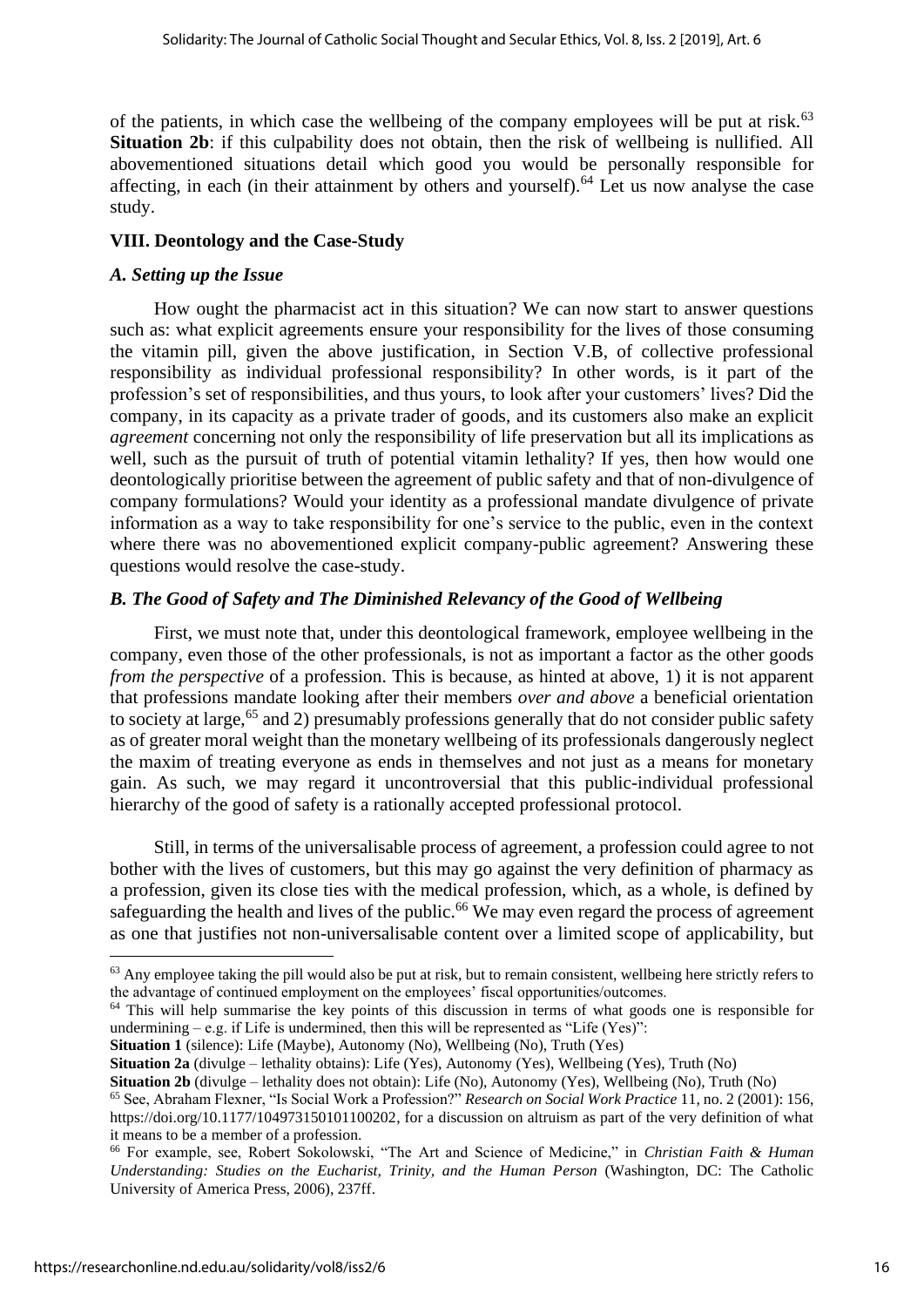precisely a defined mode of activity (i.e. the agreed-to norms of action in a professional setting) universalised over a limited field: in terms of pharmacy, the relevant actions are universalised over those who count themselves validly as pharmacists.<sup>67</sup> In this way, realising the universalisability of a profession's noncommittal towards public health/safety would obtain, although at the direct expense to the very logic of the pharmaceutical profession in general. This definition of the pharmaceutical profession as informed by an orientation to public safety may be of a high enough priority, in terms of a hierarchy of protocol agreements, that agreeing to draw professional commitments away from public safety would render your profession no longer pharmaceutical in character anymore.

Now granted, not everyone who works in your company and who will be affected by disclosure of the product's formulation is part of the pharmaceutical profession itself (e.g. cashiers); however, unless it is explicated in some *non-professional* company protocol that nonprofessional employees will be taken care of above and beyond their customers, then employee wellbeing will not be above the priority to customer safety. Indeed, given your company's professional bend, it is also safe to assume that client safety would be higher than employee wellbeing on the list of agreed-to priorities in the non-professional setting. (Nonetheless, this does not make it necessarily as high as its status in the professional setting.) In other words, applying this noncommittal principle to public safety only to your pharmaceutical company's capacity as a private trader of goods seems irrational given the company's close ties with the pharmaceutical profession. This means that choosing between **Situations 1, 2a,** and **2b** should not be affected by considerations of the good of employee wellbeing, professional or otherwise. This leaves the goods of truth, life/safety, and autonomy (protocol agreement) to consider.

In effect, we must see commitment to public safety as an explicit contractual agreement made between your company, as private *and* professional, and the public, and as respect for the company's duty to safeguard the public's health and safety, at least when they are compromised by use of company products. This respect is also interpretable as the respect of the public's autonomy showcased by their choice to either become party to the agreement or accept its valid applicability over them. Subsequent breach of agreement in this regard would not only be morally blameworthy but also damaging to the rationally derived definitional orientation of your profession to serve public health. This consequently increases the moral worth of **Situation 2a/b** over that of **1**, yet there is a problem. If professional responsibility is towards public safety *in relation* to product use, then what if there is yet no clear connection between safety risk and product use? What if establishing that risk puts the good of autonomy (i.e. company protocol of non-divulgence) at *certain* risk? In both **Situations 2a** and **2b**, the good of autonomy is at risk, while that of product-dependent public safety is only an issue in **2a**. 68

<sup>67</sup> See, Marian Eabrasu, "A Reply to the Current Critiques Formulated Against Hoppe's Argumentation Ethics," *Libertarian Papers* 1, no. 20 (2009): 10-11, for a discussion on how one can argue for a universalisable principle while restricting to whom the normative principle applies. For our purposes, restricting applicability to the relevant professionals does not violate the maxim of universalisability if membership to the profession relies, in part, on the use of one's universally applicable autonomous reasoning and power of choice without denying these from others.

<sup>&</sup>lt;sup>68</sup> This uncertainty of the risk of the product also simplifies the case study's analysis, for a proven product-risk connection could allow the company to point the finger at external agents, such as regulators of product safety. With this uncertainty, the finger pointing would be too pre-emptive at this stage of the analysis. See Note 17. Also, this uncertainty helps clarify why it is relevant to a deontological analysis of a commitment to safety that the pharmacist is a *professional*. First, why the fact of the pharmacist being a professional is relevant here is insofar as contractual obligations can potentially lead one to forego a commitment to public health, in which case we would need to specify that it is part of the professional-public contract that public health be served by the professional. Second, and more importantly, even if this commitment is *empirically* nigh-ubiquitous, how it is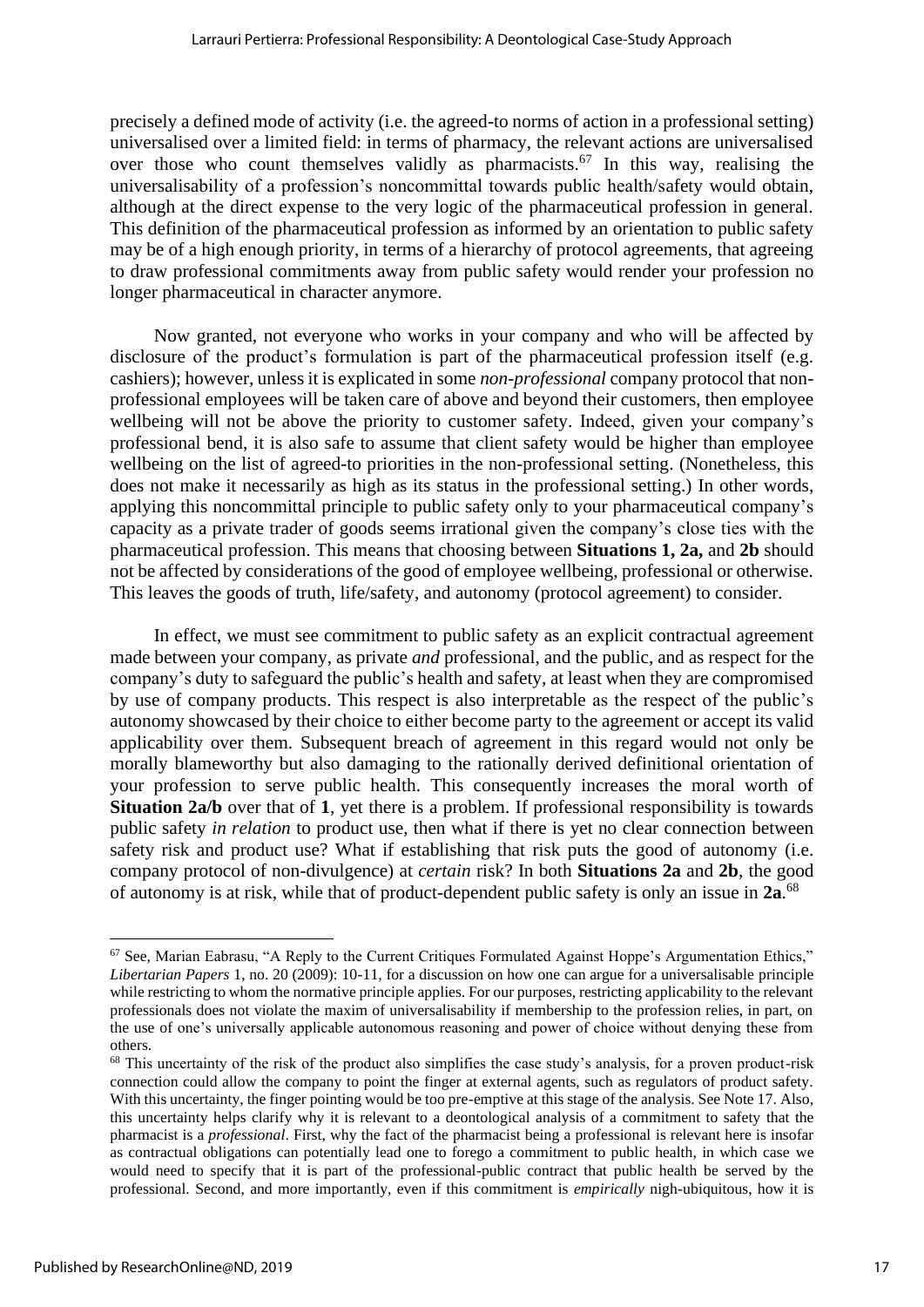#### *C. The Good of Safety as Grounded in the Good of Truth – Conflict with the Good of Autonomy*

Furthermore, the good of truth is really only a motivating factor in **2a**, as the pursuit of truth is meant to serve transparency of product information, but where this information counts directly towards public safety is not ubiquitous throughout all facets of **Situation 2**. In other words, the pursuit of truth in **2b** may express transparency, but truth in this case-study is grounded in a further purpose of safeguarding public safety that is no more appropriately served than by staying silent, for product-dependent lethality would not be an issue at all in **2b**. As such, pursuing truth in **2b** needlessly jeopardises the good of autonomy, while the same pursuit in **2a** only comes about after taking a gamble on the status of the good of public safety, which is the very type of contingency-grounding from which deontology abstains. Needlessly sacrificing a good for another good is problematic here because to reach knowledge of a good that is currently only *possibly* at risk (i.e., pursuing truth to know whether life is jeopardised) one would have to knowingly undermine a good that would then *certainly* be at risk, (i.e., autonomy). <sup>69</sup> This consideration garners **Situation 1** more moral worth than the others. Another way of regarding the preceding argument is in terms of professional responsibility, where responsibility for the public good of life only becomes relevant when a company product is *already known to be* directly responsible for jeopardising it. Instead of pursuing the good of safety as a subordinated service to the good of truth, one ought to have the good of truth subordinate to *both* the goods of safety and autonomy so as to have safety be demonstrably jeopardised without conflicting with autonomy.

To summarise, because product lethality is known to only be *possibly* implicated in public safety risk, there is no duty by which the pharmacist is bound to act against the good of autonomy. One may of course endeavour to universalise a principle that requires action based on context-sensitive conditionals (e.g., on something like, "*if* public safety is at risk", such that its influence on moral action trumps that of the *certain* compromise of the good of autonomy) but this would problematically subject morality to the vagaries of non-demonstrable empirical claims, which is against deontology's mandate of basing action on demonstrable principles.<sup>70</sup> In effect, all this points to the moral superiority of **Situation 1** over everything else, *unless* information divulgence can take place without having to disclose patented company formulations; the elucidation of such an outcome is here left open-ended.

#### *D. Separated Self-Grounding for The Goods of Truth and Safety – Continued Conflict with the Good of Autonomy*

To counter, the pharmacist could simply agree to professional commitment towards public safety whether or not direct product implication is actually known. This would be tantamount to mandating action *regardless* of what conditional ends up obtaining, allowing the moral agreement to escape the regulative force of non-demonstrable hypotheticals, since now determination would be grounded in the separated commitment to the good of safety as outside

conceived in its details and ramifications can vary considerably. Why this variation matters is captured somewhat in Section VIII.D. Thanks to an anonymous reviewer for bringing this up.

<sup>69</sup> This is related to the discussion in Section VI.B, where it was mentioned that *knowingly* committing a fault is much worse than realising that a fault was committed after the fact.

<sup>70</sup> See, Kant, *What is Enlightenment?* 18, for a critique on the utilitarian motive of consequence-based activity as "respect" for contingent conditionals. Note that this critique of the particular type of conditionalisation being discussed here is not also directed towards hypothetical imperatives, for the former occurs concomitantly with a violation of some good, while for the latter there is no necessitation for such a violation.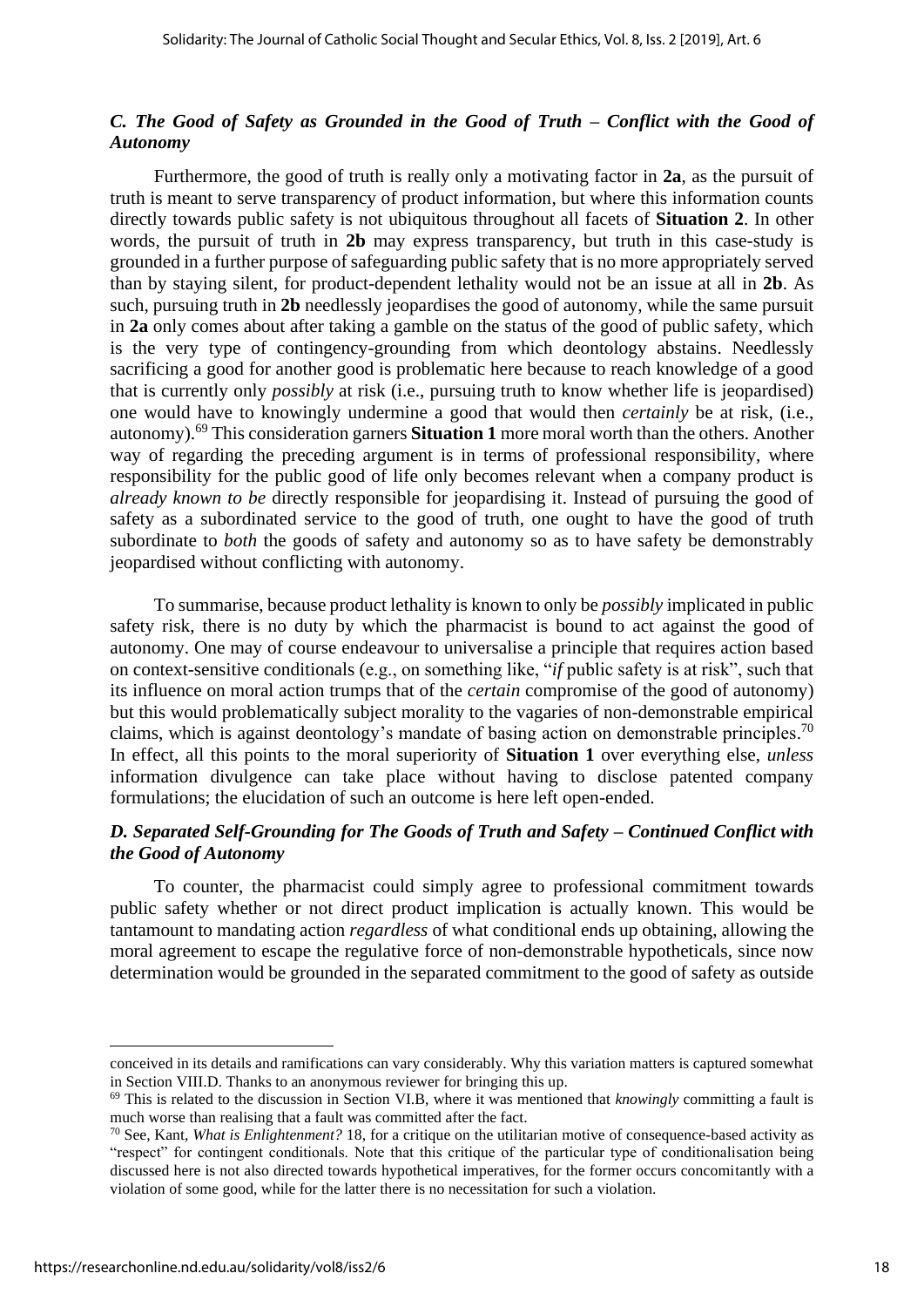hypothetical reasoning.<sup>71</sup> However, universalising this agreement over all relevant professionals can be deontologically contentious if it is also made in tandem with an agreement towards product information nondisclosure made with the company. If we assume that the company, in its private capacity, is not beholden to any such agreement with the public regarding *un*conditional service to their health,<sup> $72$ </sup> then the pharmacist is in an ethical dilemma between serving either one of the goods of safety and autonomy at the expense of the other, *due to* her identity, respectively, as both professional and employee.

This agreement also is possibly inconsequential, for even *if* product lethality is known, this would not deontologically necessitate the company pulling out the product in question. Why? In this context, given that product lethality is publicly known, people who would take the product *after* understanding its risks would be doing so in their capacity to autonomously choose. Is the company morally obligated to stop these purchases from those who are making the choice themselves, even if purchases from everyone else is halted? I argue that, in this scenario, the personal choice made by those to continue with the purchase deserves the respect of the company, for said choice can be seen as working off of the maxim, "people ought to be allowed to make their own informed decisions". Now, this would be synonymous with arguing that *company* responsibility towards public goods only applies when the public argues for these goods; that is, if someone values their choices over these choices' potential personal hazards, and if this value can be rationally universalised, then the company would be required to respect this autonomous choice. Would the pharmacist working for the company also be required to respect this choice? Perhaps. After all, a profession's existence being justified on a negotiated public trust entails that without the public's approval, contingent upon public perception of a profession's sensitisation to their interests (even an interest in their ability to choose over their health), that existence is jeopardised.<sup>73</sup>

How may such universalisability of blatant danger be rationally achieved? First, remember that the discussion so far connotes that any act derived not from law-sensitive reasoning is not worthy of respect, meaning that what can be perceived as a good for an individual through their intuition and subjective intentions does not attain moral worth. Possibly, at the extreme, this would mean that even one's deeply felt conviction to preserve their own life is not worth any moral consideration unless it is also reconceptualised as being duty-bound and law-sensitive, i.e., unless it can be expressed as a maxim. This extreme should not be a worry deontologically, though, for the very nature of universalisability in maxim-ally acting is such that it is applicable to everyone, even if not everyone has actually reasoned out the maxim in question. As such, just because one does not self-represent the maxim does not morally justify treating one against the maxim's dictates, for this would contradict said maxim's universalisable nature. Truly, treating people in depraved ways simply due to them not expressing dutiful action at the present moment in time astoundingly contradicts the ethic behind the maxim of treating others as ends and not just as means (i.e. Kant's maxim of "the

 $71$  This solution is different than either the good of safety as subordinated to the good of truth or the good of truth as grounded in both the goods of safety and autonomy. Here we have the goods of autonomy, truth, and safety as equally grounded in themselves. I withhold explanation of the case wherein the goods of autonomy and safety are subordinate to the good of truth. Suffice it to say, this last case would be quite worrisome, as the mandate to divulge product information would hold regardless of there being any evidence of the public's safety being at risk. At least for the case of equal grounding of autonomy, truth, and safety there must be at least some evidence of jeopardisation of safety, which does obtain in this case-study, for that same mandate to then hold in order to maintain a respect for autonomy that is not discarded unconditionally.

 $72$  This should be an easy assumption to make given that companies are often characterised as beholden to shareholders and not the public stakeholders at large.

<sup>73</sup> See Section III.B/C.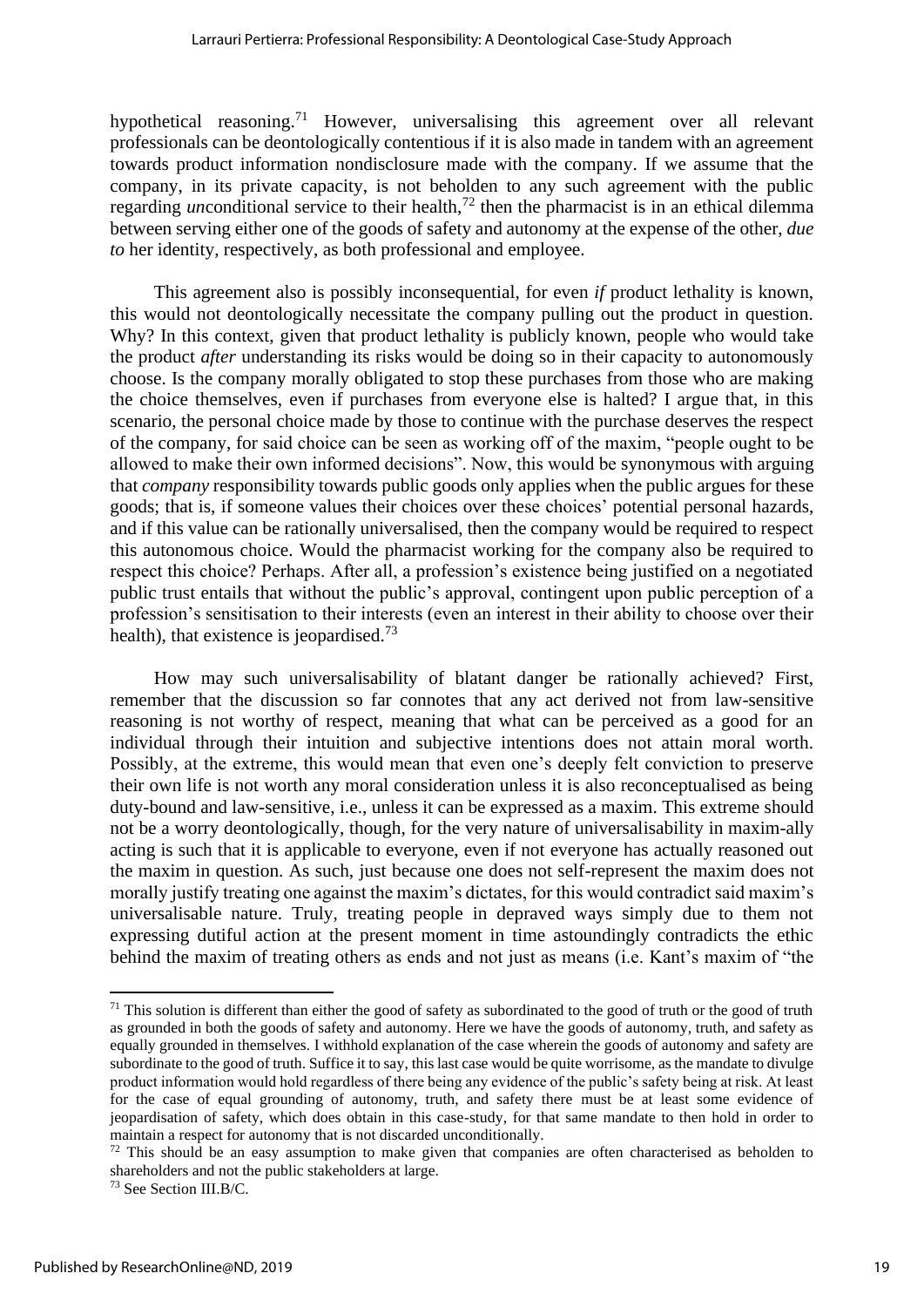end in itself"). This does not, however, prevent one from universalising a rule stating that one's duty to life does not solely consist in preserving it. One could deontologically justify euthanasia, for example, because the possibility of everyone passing away from acting upon such justification does not necessarily denote the compromising of dutiful action: the moral worth of dutiful euthanasia hinges not upon the empirical condition of there being people alive in the first place to act, but at the very least upon the act being uncoerced.

Replacing euthanasia with self-harm from consuming lethal vitamins yields the same rationale. Of course, it is not clear whether the notion of safeguarding one's life until one is fine with doing away with it is part of the nature of the pharmaceutical profession, implying rational justification for the direct removal of lethal medicinal products even if customers are making an informed decision to take it. However, the *company*, as a private trader of goods, would perhaps still be in their right by not removing the lethal products since the company is not itself identical with the profession.

#### **IX. Concluding Remarks – The Priority of Choice**

Regardless, the problem of our case study still stands, for product lethality is still only *possibly* true for all we know. Thus, our pharmacist, at least in her capacity as a professional, can only meet the obligation to serve public safety, even when reconceptualised as a commitment to safety whether or not product lethality is actually known, by conflicting with her obligation towards autonomy, *precisely* because of her capacity as an *employee* of the company. Given the subordination of the good of truth to those of safety and autonomy, this conflict would be immoral, in which case the pharmacist, for the sake of acting morally, would have to appropriately understand whether the good of safety is grounded in the good of autonomy, or *vice versa*. In other words, this is a choice, respectively, between prioritisation of a professional capacity versus that of an employee capacity, i.e., the pharmacist must choose whether her identity as a professional or as an employee is more important, as both choices license different actions.

Specifically, we are asking how one could allow prioritisation of **Situation 2** *regardless*  of its manifestation as either **2a** or **2b**? We cannot answer that question here, for it would preempt the pharmacist's choice. Nonetheless, given the uncertainty of product lethality in our case study, allowing her to make that choice would be tantamount to respecting her rational autonomy, so allowing her to make that choice would be the deontologically right thing to do.<sup>74</sup> In short, the moral importance of **Situation 1** or **2** is contingent upon the even greater meta importance of permitting choice between the two.

 $74$  Realising such choice-making capacities is expressible, according to Montgomery, as a strategy, in that, "[t]o deal with the potential for competing interests within a field, actors in the environment draw on resources typically resources reflecting their legitimacy and power — in order to navigate across the field and to engage effectively in their preferred behaviors." Montgomery, "How Institutional Contexts Shape Professional Responsibility," 76.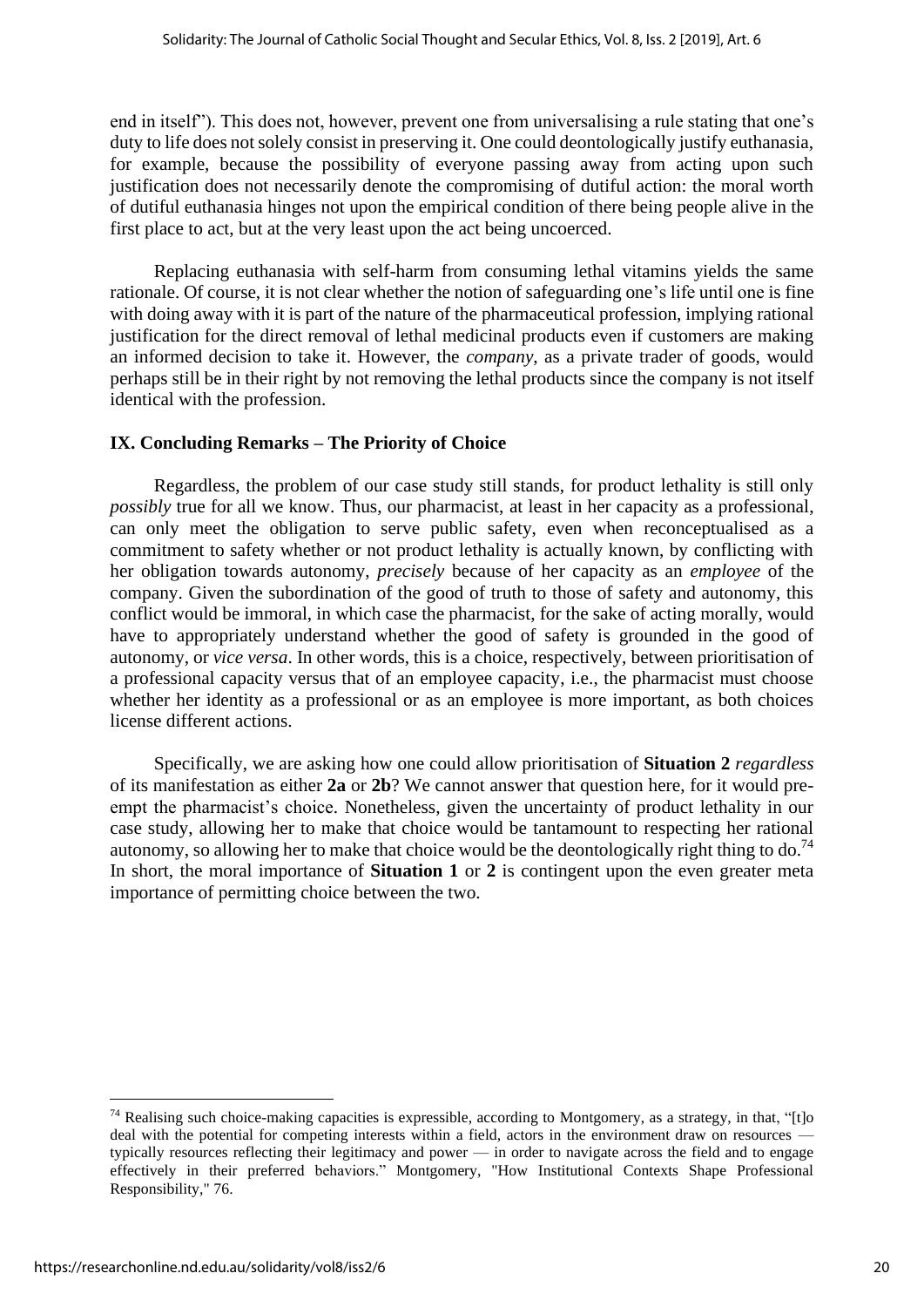#### REFERENCES

- Alexandra, Andrew, and Seumas Miller. "Professional Role Morality." In *Ethics in Practice: Moral Theory and the Professions*, 94-112. Sydney: UNSW Press, 2009.
- Arney, William Ray. *Power and the Profession of Obstetrics.* Chicago: University of Chicago Press, 1982.
- Davis, Michael. "Professional Autonomy: A Framework for Empirical Research." *Business Ethics Quarterly* 6, no. 4 (1996): 441-60. [https://doi.org/10.2307/3857498.](https://doi.org/10.2307/3857498)
- Eabrasu, Marian. "A Reply to the Current Critiques Formulated Against Hoppe's Argumentation Ethics." *Libertarian Papers* 1, no. 20 (2009): 1-29.
- Flexner, Abraham. "Is Social Work a Profession?" *Research on Social Work Practice* 11, no. 2 (2001): 152-65. [https://doi.org/10.1177/104973150101100202.](https://doi.org/10.1177/104973150101100202)
- Foot, Philippa. "Morality as a System of Hypothetical Imperatives." *The Philosophical Review* 81, no. 3 (1972): 305-16. [https://doi.org/10.2307/2184328.](https://doi.org/10.2307/2184328)
- Freidson, Eliot. "Theory and the Professions." *Indiana Law Journal* 64, no. 3 (1989): 423-32.
- Goode, William J. *Explorations in Social Theory.* New York: Oxford University Press, 1973.
- Gouldner, Alvin W. "The New Class Project, I." *Theory and Society* 6, no. 2 (1978): 153-203.
- Kant, Immanuel. *Foundations of the Metaphysics of Morals and What is Enlightenment?*  Translated by Lewis White Beck. 2<sup>nd</sup> ed. Upper Saddle River, NJ: Prentice-Hall, 1997.
- Larson, Magali Sarfatti. "Professionalism: Rise and Fall." *International Journal of Health Services* 9, no. 4 (1979): 607-27. [https://doi.org/10.2190/68JG-4BT4-JDW9-0LHR.](https://doi.org/10.2190/68JG-4BT4-JDW9-0LHR)
- L'Etang, Jacquie. "A Kantian Approach to Codes of Ethics." *Journal of Business Ethics* 11, no. 10 (1992): 737-44. [https://doi.org/10.1007/BF00872305.](https://doi.org/10.1007/BF00872305)
- MacDonald, Keith M. *The Sociology of the Professions.* London: SAGE Publications, 1995.
- McCammon, Susan D, and Howard Brody. "How Virtue Ethics Informs Medical Professionalism." *HEC Forum* 24, no. 4 (2012): 257-72. [https://doi.org/10.1007/s10730-](https://doi.org/10.1007/s10730-012-9202-0) [012-9202-0.](https://doi.org/10.1007/s10730-012-9202-0)
- Montgomery, Kathleen. "How Institutional Contexts Shape Professional Responsibility." In *Professional Responsibility: The Fundamental Issue in Education and Health Care Reform*, edited by Douglas E. Mitchell and Robert K. Ream, 75-88. Cham: Springer International Publishing, 2015.
- Oakley, Justin, and Dean Cocking. *Virtue Ethics and Professional Roles.* Cambridge: Cambridge University Press, 2003.